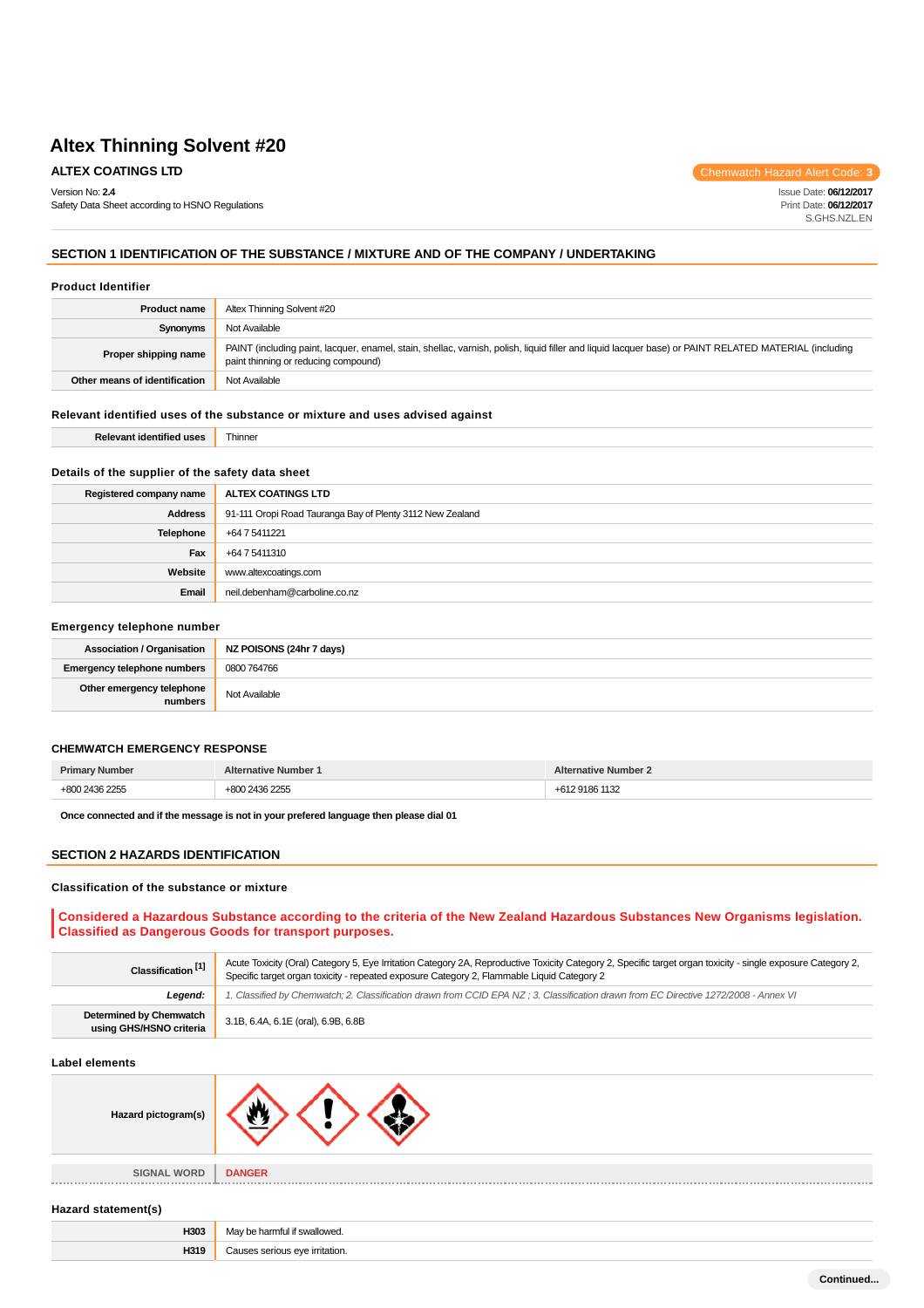| H361             | Suspected of damaging fertility or the unborn child.               |  |
|------------------|--------------------------------------------------------------------|--|
| H371             | May cause damage to organs.                                        |  |
| H373             | May cause damage to organs through prolonged or repeated exposure. |  |
| H <sub>225</sub> | Highly flammable liquid and vapour.                                |  |

### **Precautionary statement(s) Prevention**

| P <sub>201</sub> | Obtain special instructions before use.                                           |  |
|------------------|-----------------------------------------------------------------------------------|--|
| P210             | Keep away from heat/sparks/open flames/hot surfaces. - No smoking.                |  |
| P <sub>233</sub> | Keep container tightly closed.                                                    |  |
| P <sub>260</sub> | Do not breathe dust/fume/gas/mist/vapours/spray.                                  |  |
| P <sub>281</sub> | Use personal protective equipment as required.                                    |  |
| P <sub>240</sub> | Ground/bond container and receiving equipment.                                    |  |
| P <sub>241</sub> | Use explosion-proof electrical/ventilating/lighting/intrinsically safe equipment. |  |
| P <sub>242</sub> | Use only non-sparking tools.                                                      |  |
| P <sub>243</sub> | Take precautionary measures against static discharge.                             |  |
| P <sub>270</sub> | Do not eat, drink or smoke when using this product.                               |  |
| P <sub>280</sub> | Wear protective gloves/protective clothing/eye protection/face protection.        |  |

### **Precautionary statement(s) Response**

| P308+P313      | IF exposed or concerned: Get medical advice/attention.                                                                           |  |  |
|----------------|----------------------------------------------------------------------------------------------------------------------------------|--|--|
| P309+P311      | IF exposed or if you feel unwell: Call a POISON CENTER or doctor/physician.                                                      |  |  |
| P312           | Call a POISON CENTER or doctor/physician if you feel unwell.                                                                     |  |  |
| P370+P378      | In case of fire: Use alcohol resistant foam or normal protein foam for extinction.                                               |  |  |
| P305+P351+P338 | IF IN EYES: Rinse cautiously with water for several minutes. Remove contact lenses, if present and easy to do. Continue rinsing. |  |  |
| P337+P313      | If eye irritation persists: Get medical advice/attention.                                                                        |  |  |
| P303+P361+P353 | IF ON SKIN (or hair): Remove/Take off immediately all contaminated clothing. Rinse skin with water/shower.                       |  |  |

## **Precautionary statement(s) Storage**

| P403+P235   | St∩r<br>a well-ventilated place. Keep cool. |  |
|-------------|---------------------------------------------|--|
| <b>P405</b> | эскеа ир                                    |  |

#### **Precautionary statement(s) Disposal**

**P501** Dispose of contents/container in accordance with local regulations.

## **SECTION 3 COMPOSITION / INFORMATION ON INGREDIENTS**

### **Substances**

See section below for composition of Mixtures

### **Mixtures**

| <b>CAS No</b> | %[weight] | Name                                                    |
|---------------|-----------|---------------------------------------------------------|
| 108-65-6      | 50-60     | propylene glycol monomethyl ether acetate, alpha-isomer |
| 141-78-6      | 30-40     | ethyl acetate                                           |
| 108-88-3      | $1 - 10$  | toluene                                                 |

## **SECTION 4 FIRST AID MEASURES**

NZ Poisons Centre 0800 POISON (0800 764 766) | NZ Emergency Services: 111

### **Description of first aid measures**

| <b>Eye Contact</b>  | If this product comes in contact with the eyes:<br>$\blacktriangleright$ Wash out immediately with fresh running water.<br>Ensure complete irrigation of the eye by keeping eyelids apart and away from eye and moving the eyelids by occasionally lifting the upper and lower lids.<br>► Seek medical attention without delay; if pain persists or recurs seek medical attention.<br>▶ Removal of contact lenses after an eye injury should only be undertaken by skilled personnel. |
|---------------------|---------------------------------------------------------------------------------------------------------------------------------------------------------------------------------------------------------------------------------------------------------------------------------------------------------------------------------------------------------------------------------------------------------------------------------------------------------------------------------------|
| <b>Skin Contact</b> | If skin or hair contact occurs:<br>Flush skin and hair with running water (and soap if available).<br>▶ Seek medical attention in event of irritation.                                                                                                                                                                                                                                                                                                                                |
| Inhalation          | If fumes, aerosols or combustion products are inhaled remove from contaminated area.<br>• Other measures are usually unnecessary.                                                                                                                                                                                                                                                                                                                                                     |
| Ingestion           | Immediately give a glass of water.<br>First aid is not generally required. If in doubt, contact a Poisons Information Centre or a doctor.<br>If spontaneous vomiting appears imminent or occurs, hold patient's head down, lower than their hips to help avoid possible aspiration of vomitus.                                                                                                                                                                                        |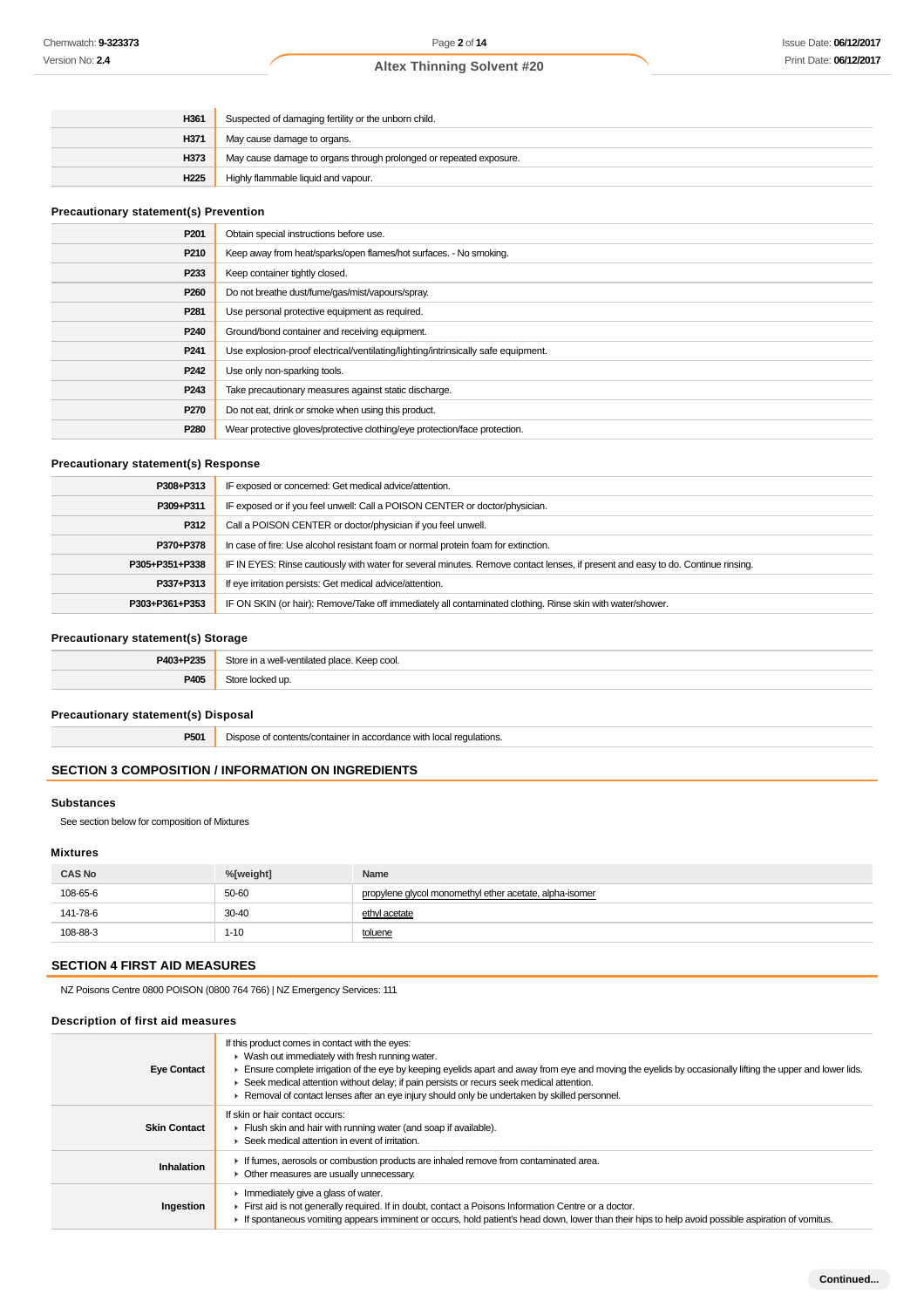#### **Indication of any immediate medical attention and special treatment needed**

Any material aspirated during vomiting may produce lung injury. Therefore emesis should not be induced mechanically or pharmacologically. Mechanical means should be used if it is considered necessary to evacuate the stomach contents; these include gastric lavage after endotracheal intubation. If spontaneous vomiting has occurred after ingestion, the patient should be monitored for difficult breathing, as adverse effects of aspiration into the lungs may be delayed up to 48 hours. for simple esters:

--------------------------------------------------------------

#### BASIC TREATMENT

- --------------------------------------------------------------
- Establish a patent airway with suction where necessary.
- Watch for signs of respiratory insufficiency and assist ventilation as necessary.
- Administer oxygen by non-rebreather mask at 10 to 15 l/min.
- $\blacktriangleright$  Monitor and treat, where necessary, for pulmonary oedema
- **Monitor and treat, where necessary, for shock.**
- DO NOT use emetics. Where ingestion is suspected rinse mouth and give up to 200 ml water (5 ml/kg recommended) for dilution where patient is able to swallow, has a strong gag reflex and does not drool.
- Give activated charcoal.
- --------------------------------------------------------------

### ADVANCED TREATMENT

- -------------------------------------------------------------- Consider orotracheal or nasotracheal intubation for airway control in unconscious patient or where respiratory arrest has occurred.
- **Positive-pressure ventilation using a bag-valve mask might be of use.**
- **Monitor and treat, where necessary, for arrhythmias.**
- Start an IV D5W TKO. If signs of hypovolaemia are present use lactated Ringers solution. Fluid overload might create complications.
- **P** Drug therapy should be considered for pulmonary oedema.
- Hypotension with signs of hypovolaemia requires the cautious administration of fluids. Fluid overload might create complications.
- **F** Treat seizures with diazepam.
- Proparacaine hydrochloride should be used to assist eye irrigation.
- -------------------------------------------------------------- EMERGENCY DEPARTMENT

#### --------------------------------------------------------------

- ▶ Laboratory analysis of complete blood count, serum electrolytes, BUN, creatinine, glucose, urinalysis, baseline for serum aminotransferases (ALT and AST), calcium, phosphorus and magnesium, may assist in establishing a treatment regime. Other useful analyses include anion and osmolar gaps, arterial blood gases (ABGs), chest radiographs and electrocardiograph.
- Positive end-expiratory pressure (PEEP)-assisted ventilation may be required for acute parenchymal injury or adult respiratory distress syndrome.

▶ Consult a toxicologist as necessary.

BRONSTEIN, A.C. and CURRANCE, P.L. EMERGENCY CARE FOR HAZARDOUS MATERIALS EXPOSURE: 2nd Ed. 1994

#### **SECTION 5 FIREFIGHTING MEASURES**

#### **Extinguishing media**

- Alcohol stable foam.
- Dry chemical powder.
- BCF (where regulations permit).
- Carbon dioxide.
- Water spray or fog Large fires only.

#### **Special hazards arising from the substrate or mixture**

**Fire Incompatibility Avoid contamination with oxidising agents i.e. nitrates, oxidising acids, chlorine bleaches, pool chlorine etc. as ignition may result** 

#### **Advice for firefighters**

| <b>Fire Fighting</b>         | Alert Fire Brigade and tell them location and nature of hazard.<br>• May be violently or explosively reactive.<br>• Wear breathing apparatus plus protective gloves in the event of a fire.<br>► Prevent, by any means available, spillage from entering drains or water course.<br>• Consider evacuation (or protect in place).<br>$\blacktriangleright$ Fight fire from a safe distance, with adequate cover.<br>If safe, switch off electrical equipment until vapour fire hazard removed.<br>• Use water delivered as a fine spray to control the fire and cool adjacent area.<br>Avoid spraying water onto liquid pools.<br>Do not approach containers suspected to be hot.<br>• Cool fire exposed containers with water spray from a protected location.<br>If safe to do so, remove containers from path of fire. |
|------------------------------|--------------------------------------------------------------------------------------------------------------------------------------------------------------------------------------------------------------------------------------------------------------------------------------------------------------------------------------------------------------------------------------------------------------------------------------------------------------------------------------------------------------------------------------------------------------------------------------------------------------------------------------------------------------------------------------------------------------------------------------------------------------------------------------------------------------------------|
| <b>Fire/Explosion Hazard</b> | ▶ Liquid and vapour are highly flammable.<br>Severe fire hazard when exposed to heat, flame and/or oxidisers.<br>• Vapour may travel a considerable distance to source of ignition.<br>► Heating may cause expansion or decomposition leading to violent rupture of containers.<br>• On combustion, may emit toxic fumes of carbon monoxide (CO).<br>Combustion products include:<br>carbon dioxide (CO2)<br>other pyrolysis products typical of burning organic material.<br>Contains low boiling substance: Closed containers may rupture due to pressure buildup under fire conditions.                                                                                                                                                                                                                               |

#### **SECTION 6 ACCIDENTAL RELEASE MEASURES**

**Personal precautions, protective equipment and emergency procedures** See section 8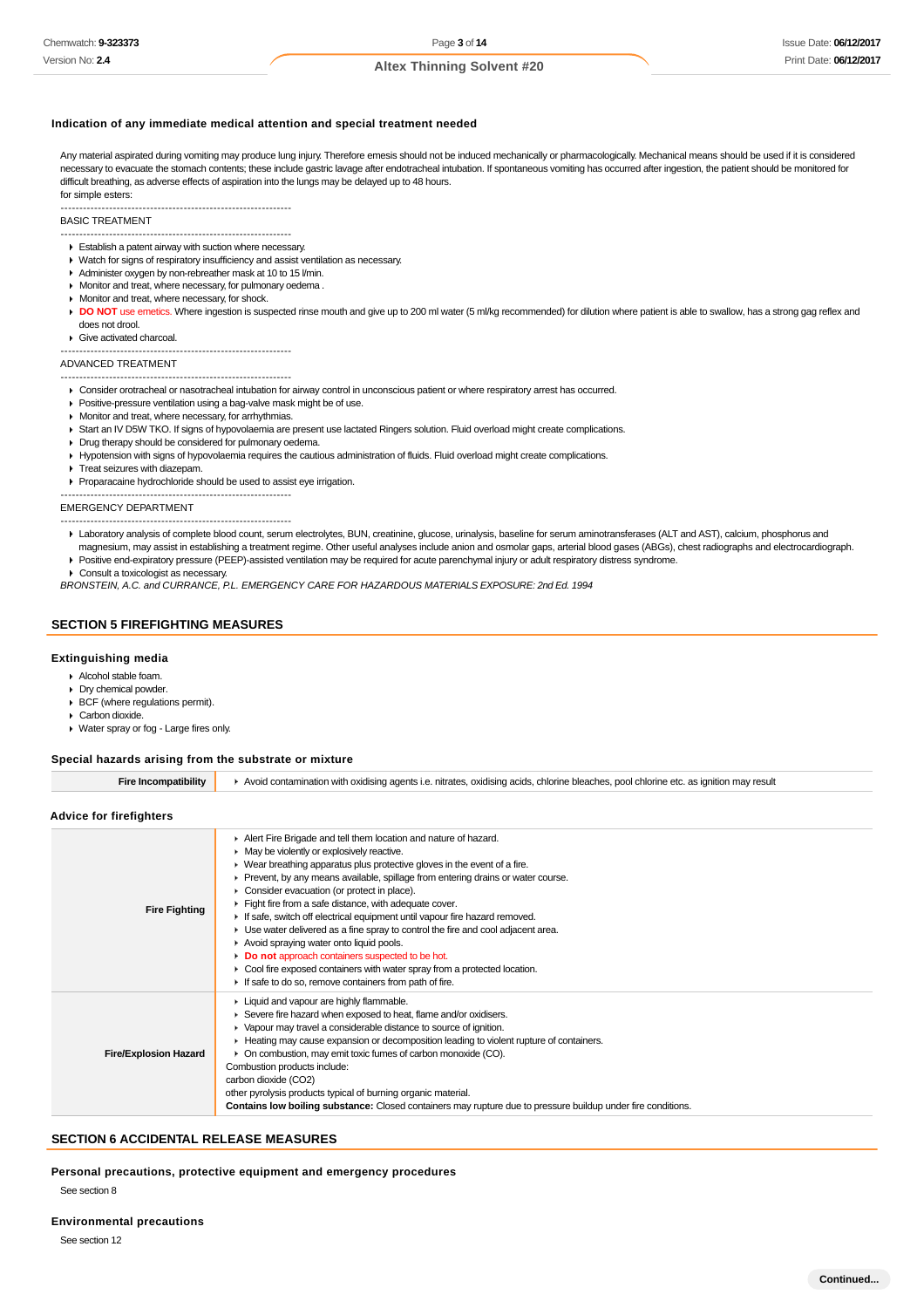## **Methods and material for containment and cleaning up**

| <b>Minor Spills</b> | Remove all ignition sources.<br>Clean up all spills immediately.<br>Avoid breathing vapours and contact with skin and eyes.<br>• Control personal contact with the substance, by using protective equipment.<br>• Contain and absorb small quantities with vermiculite or other absorbent material.<br>$\triangleright$ Wipe up.<br>$\blacktriangleright$ Collect residues in a flammable waste container.                                                                                                                                                                                                                                                                                                                                                                                                                                                                                                                                                                                                       |
|---------------------|------------------------------------------------------------------------------------------------------------------------------------------------------------------------------------------------------------------------------------------------------------------------------------------------------------------------------------------------------------------------------------------------------------------------------------------------------------------------------------------------------------------------------------------------------------------------------------------------------------------------------------------------------------------------------------------------------------------------------------------------------------------------------------------------------------------------------------------------------------------------------------------------------------------------------------------------------------------------------------------------------------------|
| <b>Major Spills</b> | • Clear area of personnel and move upwind.<br>Alert Fire Brigade and tell them location and nature of hazard.<br>• May be violently or explosively reactive.<br>▶ Wear breathing apparatus plus protective gloves.<br>Prevent, by any means available, spillage from entering drains or water course.<br>• Consider evacuation (or protect in place).<br>• No smoking, naked lights or ignition sources.<br>$\blacktriangleright$ Increase ventilation.<br>Stop leak if safe to do so.<br>• Water spray or fog may be used to disperse /absorb vapour.<br>Contain spill with sand, earth or vermiculite.<br>• Use only spark-free shovels and explosion proof equipment.<br>• Collect recoverable product into labelled containers for recycling.<br>Absorb remaining product with sand, earth or vermiculite.<br>• Collect solid residues and seal in labelled drums for disposal.<br>▶ Wash area and prevent runoff into drains.<br>If contamination of drains or waterways occurs, advise emergency services. |

Personal Protective Equipment advice is contained in Section 8 of the SDS.

## **SECTION 7 HANDLING AND STORAGE**

## **Precautions for safe handling**

|                   | • Containers, even those that have been emptied, may contain explosive vapours.                                                                                                                                                    |
|-------------------|------------------------------------------------------------------------------------------------------------------------------------------------------------------------------------------------------------------------------------|
|                   | ► Do NOT cut, drill, grind, weld or perform similar operations on or near containers.                                                                                                                                              |
|                   | Contains low boiling substance:                                                                                                                                                                                                    |
|                   | Storage in sealed containers may result in pressure buildup causing violent rupture of containers not rated appropriately.                                                                                                         |
|                   | • Check for bulging containers.                                                                                                                                                                                                    |
|                   | $\triangleright$ Vent periodically                                                                                                                                                                                                 |
|                   | Always release caps or seals slowly to ensure slow dissipation of vapours                                                                                                                                                          |
|                   | The tendency of many ethers to form explosive peroxides is well documented. Ethers lacking non-methyl hydrogen atoms adjacent to the ether link are                                                                                |
|                   | thought to be relatively safe                                                                                                                                                                                                      |
|                   | DO NOT concentrate by evaporation, or evaporate extracts to dryness, as residues may contain explosive peroxides with DETONATION potential.                                                                                        |
|                   | Any static discharge is also a source of hazard.                                                                                                                                                                                   |
|                   | Exercise any distillation process remove trace peroxides by shaking with excess 5% aqueous ferrous sulfate solution or by percolation through a column of                                                                          |
|                   | activated alumina.                                                                                                                                                                                                                 |
|                   | ► Distillation results in uninhibited ether distillate with considerably increased hazard because of risk of peroxide formation on storage.                                                                                        |
|                   | Add inhibitor to any distillate as required.                                                                                                                                                                                       |
|                   | • When solvents have been freed from peroxides by percolation through columns of activated alumina, the absorbed peroxides must promptly be desorbed                                                                               |
|                   | by treatment with polar solvents such as methanol or water, which should then be disposed of safely.                                                                                                                               |
|                   | The substance accumulates peroxides which may become hazardous only if it evaporates or is distilled or otherwise treated to concentrate the peroxides.<br>The substance may concentrate around the container opening for example. |
|                   | Purchases of peroxidisable chemicals should be restricted to ensure that the chemical is used completely before it can become peroxidised.                                                                                         |
|                   | A responsible person should maintain an inventory of peroxidisable chemicals or annotate the general chemical inventory to indicate which chemicals are                                                                            |
|                   | subject to peroxidation. An expiration date should be determined. The chemical should either be treated to remove peroxides or disposed of before this                                                                             |
|                   | date.                                                                                                                                                                                                                              |
| Safe handling     | ► The person or laboratory receiving the chemical should record a receipt date on the bottle. The individual opening the container should add an opening                                                                           |
|                   | date.                                                                                                                                                                                                                              |
|                   | • Unopened containers received from the supplier should be safe to store for 18 months.                                                                                                                                            |
|                   | • Opened containers should not be stored for more than 12 months.                                                                                                                                                                  |
|                   | Avoid all personal contact, including inhalation.                                                                                                                                                                                  |
|                   | • Wear protective clothing when risk of exposure occurs.                                                                                                                                                                           |
|                   | • Use in a well-ventilated area.                                                                                                                                                                                                   |
|                   | ▶ Prevent concentration in hollows and sumps.                                                                                                                                                                                      |
|                   | DO NOT enter confined spaces until atmosphere has been checked.                                                                                                                                                                    |
|                   | Avoid smoking, naked lights, heat or ignition sources.                                                                                                                                                                             |
|                   | ▶ When handling, <b>DO NOT</b> eat, drink or smoke.                                                                                                                                                                                |
|                   | • Vapour may ignite on pumping or pouring due to static electricity.                                                                                                                                                               |
|                   | DO NOT use plastic buckets.                                                                                                                                                                                                        |
|                   | Earth and secure metal containers when dispensing or pouring product.                                                                                                                                                              |
|                   | Use spark-free tools when handling.                                                                                                                                                                                                |
|                   | Avoid contact with incompatible materials.                                                                                                                                                                                         |
|                   | ▶ Keep containers securely sealed.                                                                                                                                                                                                 |
|                   | Avoid physical damage to containers.                                                                                                                                                                                               |
|                   | Always wash hands with soap and water after handling.                                                                                                                                                                              |
|                   | ▶ Work clothes should be laundered separately.                                                                                                                                                                                     |
|                   | Use good occupational work practice.                                                                                                                                                                                               |
|                   | ▶ Observe manufacturer's storage and handling recommendations contained within this SDS.                                                                                                                                           |
|                   | Atmosphere should be regularly checked against established exposure standards to ensure safe working conditions.                                                                                                                   |
|                   | Store in original containers in approved flame-proof area.                                                                                                                                                                         |
|                   | • No smoking, naked lights, heat or ignition sources.                                                                                                                                                                              |
|                   | • DO NOT store in pits, depressions, basements or areas where vapours may be trapped.                                                                                                                                              |
| Other information | ▶ Keep containers securely sealed.                                                                                                                                                                                                 |
|                   | Store away from incompatible materials in a cool, dry well ventilated area.                                                                                                                                                        |
|                   | • Protect containers against physical damage and check regularly for leaks.                                                                                                                                                        |
|                   |                                                                                                                                                                                                                                    |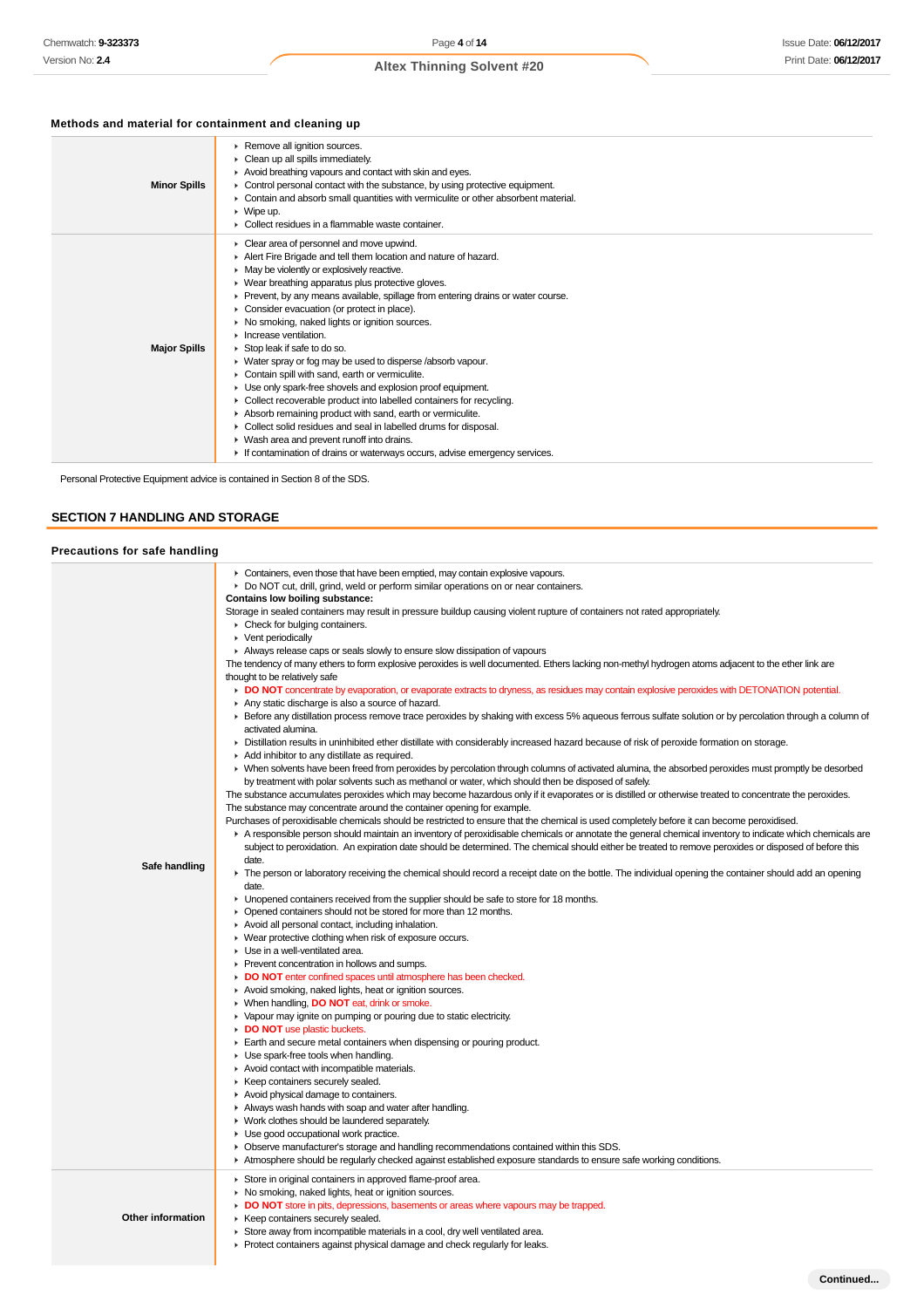|                         | • Observe manufacturer's storage and handling recommendations contained within this SDS.                                                                                                                                                                                                                                                                                                                                                                                                                                                                                                                                                                                                                                                                                                                                                                                                                                                                                                                                                                                                                                                                                                                                                                                                                                                                                                                                                                                                                                                                                                                                                                                                                                                                                                                                                                                                                                                                                                                                                                                                                                                                                                                                                                                                                                                                                                                                                                                                                                                                                                                                                                                                                                                                                                                                                                                                                                                                                                                                                                                                                                                                                                                                                                                                                                                                                                                                                                                                                                                                                                                                                                                                                                                                                                                                                                                                                                                                                                                                                                                                                                                                                                                                                                                                                                                                                                                                                                                                                                                                                                                                                                                                                                                                                                                                                                                                                                                                                                                                                                                                                                                                                                                                                                                                                                                                          |
|-------------------------|-------------------------------------------------------------------------------------------------------------------------------------------------------------------------------------------------------------------------------------------------------------------------------------------------------------------------------------------------------------------------------------------------------------------------------------------------------------------------------------------------------------------------------------------------------------------------------------------------------------------------------------------------------------------------------------------------------------------------------------------------------------------------------------------------------------------------------------------------------------------------------------------------------------------------------------------------------------------------------------------------------------------------------------------------------------------------------------------------------------------------------------------------------------------------------------------------------------------------------------------------------------------------------------------------------------------------------------------------------------------------------------------------------------------------------------------------------------------------------------------------------------------------------------------------------------------------------------------------------------------------------------------------------------------------------------------------------------------------------------------------------------------------------------------------------------------------------------------------------------------------------------------------------------------------------------------------------------------------------------------------------------------------------------------------------------------------------------------------------------------------------------------------------------------------------------------------------------------------------------------------------------------------------------------------------------------------------------------------------------------------------------------------------------------------------------------------------------------------------------------------------------------------------------------------------------------------------------------------------------------------------------------------------------------------------------------------------------------------------------------------------------------------------------------------------------------------------------------------------------------------------------------------------------------------------------------------------------------------------------------------------------------------------------------------------------------------------------------------------------------------------------------------------------------------------------------------------------------------------------------------------------------------------------------------------------------------------------------------------------------------------------------------------------------------------------------------------------------------------------------------------------------------------------------------------------------------------------------------------------------------------------------------------------------------------------------------------------------------------------------------------------------------------------------------------------------------------------------------------------------------------------------------------------------------------------------------------------------------------------------------------------------------------------------------------------------------------------------------------------------------------------------------------------------------------------------------------------------------------------------------------------------------------------------------------------------------------------------------------------------------------------------------------------------------------------------------------------------------------------------------------------------------------------------------------------------------------------------------------------------------------------------------------------------------------------------------------------------------------------------------------------------------------------------------------------------------------------------------------------------------------------------------------------------------------------------------------------------------------------------------------------------------------------------------------------------------------------------------------------------------------------------------------------------------------------------------------------------------------------------------------------------------------------------------------------------------------------------------------------------|
|                         | Conditions for safe storage, including any incompatibilities                                                                                                                                                                                                                                                                                                                                                                                                                                                                                                                                                                                                                                                                                                                                                                                                                                                                                                                                                                                                                                                                                                                                                                                                                                                                                                                                                                                                                                                                                                                                                                                                                                                                                                                                                                                                                                                                                                                                                                                                                                                                                                                                                                                                                                                                                                                                                                                                                                                                                                                                                                                                                                                                                                                                                                                                                                                                                                                                                                                                                                                                                                                                                                                                                                                                                                                                                                                                                                                                                                                                                                                                                                                                                                                                                                                                                                                                                                                                                                                                                                                                                                                                                                                                                                                                                                                                                                                                                                                                                                                                                                                                                                                                                                                                                                                                                                                                                                                                                                                                                                                                                                                                                                                                                                                                                                      |
| Suitable container      | • Packing as supplied by manufacturer.<br>• Plastic containers may only be used if approved for flammable liquid.<br>• Check that containers are clearly labelled and free from leaks.<br>► For low viscosity materials (i) : Drums and jerry cans must be of the non-removable head type. (ii) : Where a can is to be used as an inner package, the<br>can must have a screwed enclosure.<br>► For materials with a viscosity of at least 2680 cSt. (23 deg. C)<br>For manufactured product having a viscosity of at least 250 cSt. (23 deg. C)<br>► Manufactured product that requires stirring before use and having a viscosity of at least 20 cSt (25 deg. C): (i) Removable head packaging; (ii) Cans<br>with friction closures and (iii) low pressure tubes and cartridges may be used.<br>▶ Where combination packages are used, and the inner packages are of glass, there must be sufficient inert cushioning material in contact with inner and<br>outer packages<br>In addition, where inner packagings are glass and contain liquids of packing group I there must be sufficient inert absorbent to absorb any spillage,<br>unless the outer packaging is a close fitting moulded plastic box and the substances are not incompatible with the plastic.                                                                                                                                                                                                                                                                                                                                                                                                                                                                                                                                                                                                                                                                                                                                                                                                                                                                                                                                                                                                                                                                                                                                                                                                                                                                                                                                                                                                                                                                                                                                                                                                                                                                                                                                                                                                                                                                                                                                                                                                                                                                                                                                                                                                                                                                                                                                                                                                                                                                                                                                                                                                                                                                                                                                                                                                                                                                                                                                                                                                                                                                                                                                                                                                                                                                                                                                                                                                                                                                                                                                                                                                                                                                                                                                                                                                                                                                                                                                                                                                                                                                                              |
| Storage incompatibility | Toluene:<br>F reacts violently with strong oxidisers, bromine, bromine trifluoride, chlorine, hydrochloric acid/ sulfuric acid mixture, 1,3-dichloro-5,5-dimethyl-<br>2,4-imidazolidindione, dinitrogen tetraoxide, fluorine, concentrated nitric acid, nitrogen dioxide, silver chloride, sulfur dichloride, uranium fluoride, vinyl<br>acetate<br>► forms explosive mixtures with strong acids, strong oxidisers, silver perchlorate, tetranitromethane<br>is incompatible with bis-toluenediazo oxide<br>ighthreposition and coatings in attacks some plastics, rubber and coatings<br>• may generate electrostatic charges, due to low conductivity, on flow or agitation.<br>For alkyl aromatics:<br>The alkyl side chain of aromatic rings can undergo oxidation by several mechanisms. The most common and dominant one is the attack by oxidation at<br>benzylic carbon as the intermediate formed is stabilised by resonance structure of the ring.<br>Following reaction with oxygen and under the influence of sunlight, a hydroperoxide at the alpha-position to the aromatic ring, is the primary oxidation<br>product formed (provided a hydrogen atom is initially available at this position) - this product is often short-lived but may be stable dependent on the<br>nature of the aromatic substitution; a secondary C-H bond is more easily attacked than a primary C-H bond whilst a tertiary C-H bond is even more<br>susceptible to attack by oxygen<br>• Monoalkylbenzenes may subsequently form monocarboxylic acids; alkyl naphthalenes mainly produce the corresponding naphthalene carboxylic acids.<br>• Oxidation in the presence of transition metal salts not only accelerates but also selectively decomposes the hydroperoxides.<br>► Hock-rearrangement by the influence of strong acids converts the hydroperoxides to hemiacetals. Peresters formed from the hydroperoxides undergo<br>Criegee rearrangement easily.<br>Alkali metals accelerate the oxidation while CO2 as co-oxidant enhances the selectivity.<br>• Microwave conditions give improved yields of the oxidation products.<br>▶ Photo-oxidation products may occur following reaction with hydroxyl radicals and NOx - these may be components of photochemical smogs.<br>Oxidation of Alkylaromatics: T.S.S Rao and Shubhra Awasthi: E-Journal of Chemistry Vol 4, No. 1, pp 1-13 January 2007<br>► Vigorous reactions, sometimes amounting to explosions, can result from the contact between aromatic rings and strong oxidising agents.<br>Aromatics can react exothermically with bases and with diazo compounds.<br>Esters react with acids to liberate heat along with alcohols and acids.<br>► Strong oxidising acids may cause a vigorous reaction with esters that is sufficiently exothermic to ignite the reaction products.<br>• Heat is also generated by the interaction of esters with caustic solutions.<br>F Flammable hydrogen is generated by mixing esters with alkali metals and hydrides.<br>Esters may be incompatible with aliphatic amines and nitrates.<br>► Glycol ethers may form peroxides under certain conditions; the potential for peroxide formation is enhanced when these substances are used in<br>processes such as distillation where they are concentrated or even evaporated to near-dryness or dryness; storage under a nitrogen atmosphere is<br>recommended to minimise the possible formation of highly reactive peroxides<br>If Nitrogen blanketing is recommended if transported in containers at temperatures within 15 deg C of the flash-point and at or above the flash-point - large<br>containers may first need to be purged and inerted with nitrogen prior to loading<br>In the presence of strong bases or the salts of strong bases, at elevated temperatures, the potential exists for runaway reactions.<br>► Contact with aluminium should be avoided; release of hydrogen gas may result- glycol ethers will corrode scratched aluminium surfaces.<br>▶ May discolour in mild steel/ copper; lined containers, glass or stainless steel is preferred<br>► Glycols and their ethers undergo violent decomposition in contact with 70% perchloric acid. This seems likely to involve formation of the glycol<br>perchlorate esters (after scission of ethers) which are explosive, those of ethylene glycol and 3-chloro-1,2-propanediol being more powerful than glyceryl<br>nitrate, and the former so sensitive that it explodes on addition of water. Investigation of the hazards associated with use of 2-butoxyethanol for alloy<br>electropolishing showed that mixtures with 50-95% of acid at 20 deg C, or 40-90% at 75 C, were explosive and initiable by sparks. Sparking caused<br>mixtures with 40-50% of acid to become explosive, but 30% solutions appeared safe under static conditions of temperature and concentration.<br>Propylene glycol monomethyl ether acetate:<br>► may polymerise unless properly inhibited due to peroxide formation<br>in should be isolated from UV light, high temperatures, free radical initiators<br>may react with strong oxidisers to produce fire and/ or explosion<br>reacts violently with with sodium peroxide, uranium fluoride<br>is incompatible with sulfuric acid, nitric acid, caustics, aliphatic amines, isocyanates, boranes |

 $\left(\frac{1}{2}\right)$ SA V3  $\mathcal{L}_\mathrm{c}$  $\heartsuit$ Ľ + X X X + + +

**X** — Must not be stored together

**0** — May be stored together with specific preventions

**+** — May be stored together

## **SECTION 8 EXPOSURE CONTROLS / PERSONAL PROTECTION**

### **Control parameters**

### **OCCUPATIONAL EXPOSURE LIMITS (OEL)**

| Source | Material name | <b>TIMA</b><br>,,,, | $\sim$<br>51L. | Peak | <b>Notes</b> |
|--------|---------------|---------------------|----------------|------|--------------|
|        |               |                     |                |      |              |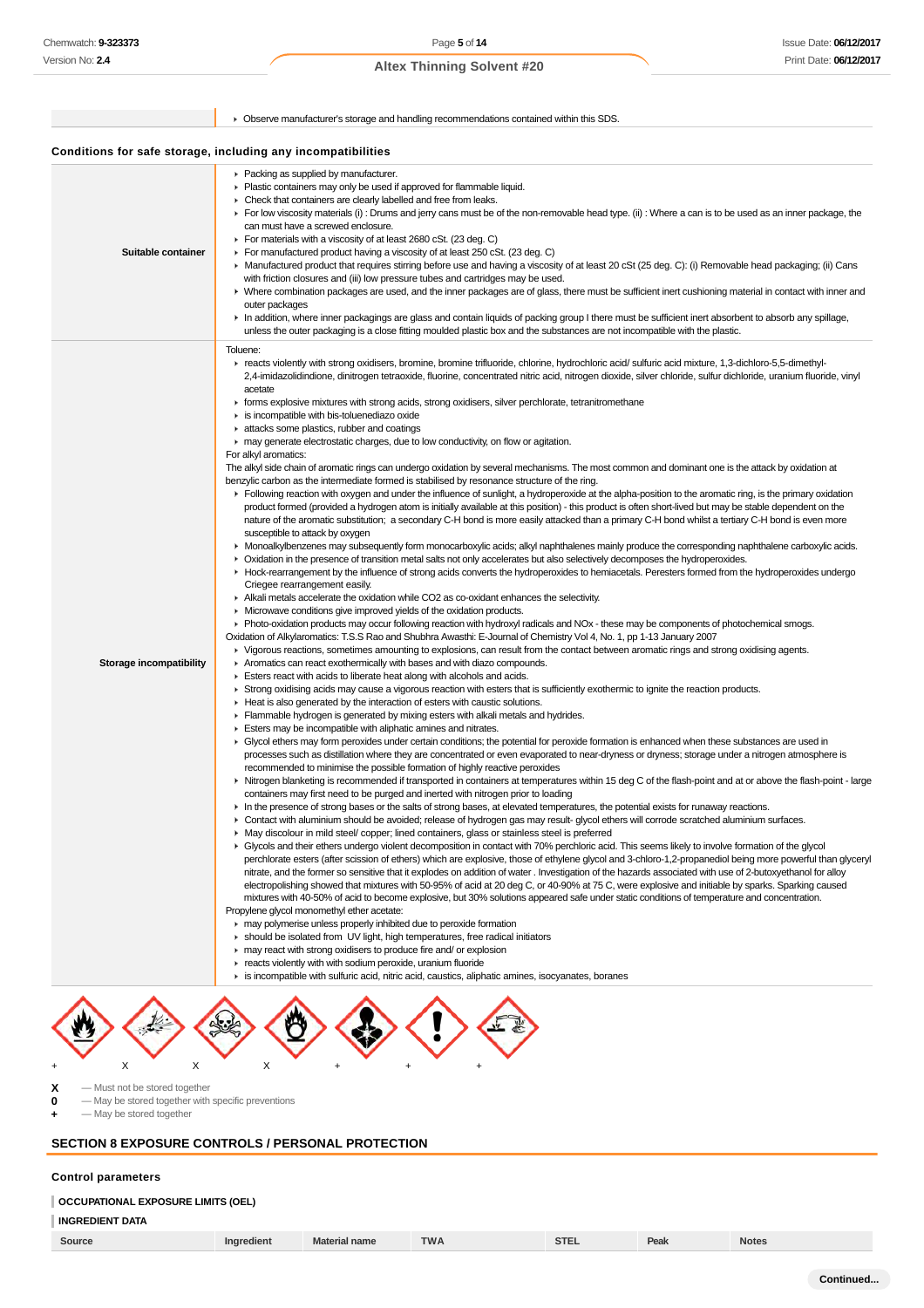| New Zealand Workplace Exposure<br>Standards (WES) | ethyl acetate | Ethyl acetate    | 720 mg/m3 / 200 ppm | Not Available | Not Available | Not Available            |
|---------------------------------------------------|---------------|------------------|---------------------|---------------|---------------|--------------------------|
| New Zealand Workplace Exposure<br>Standards (WES) | toluene       | Toluene (Toluol) | 188 mg/m3 / 50 ppm  | Not Available | Not Available | (skin) - Skin absorption |
| <b>FUERAFUAVIBUTA</b>                             |               |                  |                     |               |               |                          |

| <b>EMERGENCY LIMITS</b>                                    |                                                                                      |               |               |               |  |
|------------------------------------------------------------|--------------------------------------------------------------------------------------|---------------|---------------|---------------|--|
| Ingredient                                                 | <b>Material name</b>                                                                 | TEEL-1        | TEEL-2        | TEEL-3        |  |
| propylene glycol monomethyl ether<br>acetate, alpha-isomer | Propylene glycol monomethyl ether acetate, alpha-isomer; (1-Methoxypropyl-2-acetate) | Not Available | Not Available | Not Available |  |
| propylene glycol monomethyl ether<br>acetate, alpha-isomer | Propylene glycol monomethyl ether acetate, beta-isomer; (2-Methoxypropoyl-1-acetate) | Not Available | Not Available | Not Available |  |
| ethyl acetate                                              | Ethyl acetate                                                                        | 1,200 ppm     | 1,700 ppm     | 10000 ppm     |  |
| toluene                                                    | Toluene                                                                              | Not Available | Not Available | Not Available |  |
|                                                            |                                                                                      |               |               |               |  |
| Ingredient                                                 | <b>Original IDLH</b>                                                                 |               |               |               |  |
| propylene glycol monomethyl ether<br>acetate, alpha-isomer | Not Available                                                                        | Not Available |               |               |  |
| ethyl acetate                                              | 2,000 [LEL] ppm                                                                      |               |               |               |  |
| toluene                                                    | 500 ppm                                                                              |               |               |               |  |

### **Exposure controls**

|                                     | Engineering controls are used to remove a hazard or place a barrier between the worker and the hazard. Well-designed engineering controls can be<br>highly effective in protecting workers and will typically be independent of worker interactions to provide this high level of protection.<br>The basic types of engineering controls are:<br>Process controls which involve changing the way a job activity or process is done to reduce the risk.<br>Enclosure and/or isolation of emission source which keeps a selected hazard "physically" away from the worker and ventilation that strategically "adds" and<br>"removes" air in the work environment. Ventilation can remove or dilute an air contaminant if designed properly. The design of a ventilation system must<br>match the particular process and chemical or contaminant in use.<br>Employers may need to use multiple types of controls to prevent employee overexposure.<br>For flammable liquids and flammable gases, local exhaust ventilation or a process enclosure ventilation system may be required. Ventilation equipment<br>should be explosion-resistant.<br>Air contaminants generated in the workplace possess varying "escape" velocities which, in turn, determine the "capture velocities" of fresh circulating air<br>required to effectively remove the contaminant.<br>Type of Contaminant:<br>solvent, vapours, degreasing etc., evaporating from tank (in still air). |                                  | Air Speed:<br>$0.25 - 0.5$ m/s<br>$(50-100)$<br>f/min.) |  |  |  |
|-------------------------------------|------------------------------------------------------------------------------------------------------------------------------------------------------------------------------------------------------------------------------------------------------------------------------------------------------------------------------------------------------------------------------------------------------------------------------------------------------------------------------------------------------------------------------------------------------------------------------------------------------------------------------------------------------------------------------------------------------------------------------------------------------------------------------------------------------------------------------------------------------------------------------------------------------------------------------------------------------------------------------------------------------------------------------------------------------------------------------------------------------------------------------------------------------------------------------------------------------------------------------------------------------------------------------------------------------------------------------------------------------------------------------------------------------------------------------------------------------------------|----------------------------------|---------------------------------------------------------|--|--|--|
| Appropriate engineering<br>controls | aerosols, fumes from pouring operations, intermittent container filling, low speed conveyer transfers, welding, spray drift, plating acid<br>fumes, pickling (released at low velocity into zone of active generation)                                                                                                                                                                                                                                                                                                                                                                                                                                                                                                                                                                                                                                                                                                                                                                                                                                                                                                                                                                                                                                                                                                                                                                                                                                           |                                  |                                                         |  |  |  |
|                                     | direct spray, spray painting in shallow booths, drum filling, conveyer loading, crusher dusts, gas discharge (active generation into zone<br>of rapid air motion)                                                                                                                                                                                                                                                                                                                                                                                                                                                                                                                                                                                                                                                                                                                                                                                                                                                                                                                                                                                                                                                                                                                                                                                                                                                                                                |                                  | 1-2.5 m/s<br>$(200 - 500)$<br>f/min.)                   |  |  |  |
|                                     | Within each range the appropriate value depends on:                                                                                                                                                                                                                                                                                                                                                                                                                                                                                                                                                                                                                                                                                                                                                                                                                                                                                                                                                                                                                                                                                                                                                                                                                                                                                                                                                                                                              |                                  |                                                         |  |  |  |
|                                     | Lower end of the range                                                                                                                                                                                                                                                                                                                                                                                                                                                                                                                                                                                                                                                                                                                                                                                                                                                                                                                                                                                                                                                                                                                                                                                                                                                                                                                                                                                                                                           | Upper end of the range           |                                                         |  |  |  |
|                                     | 1: Room air currents minimal or favourable to capture                                                                                                                                                                                                                                                                                                                                                                                                                                                                                                                                                                                                                                                                                                                                                                                                                                                                                                                                                                                                                                                                                                                                                                                                                                                                                                                                                                                                            | 1: Disturbing room air currents  |                                                         |  |  |  |
|                                     | 2: Contaminants of low toxicity or of nuisance value only.                                                                                                                                                                                                                                                                                                                                                                                                                                                                                                                                                                                                                                                                                                                                                                                                                                                                                                                                                                                                                                                                                                                                                                                                                                                                                                                                                                                                       | 2: Contaminants of high toxicity |                                                         |  |  |  |
|                                     | 3: Intermittent, low production.                                                                                                                                                                                                                                                                                                                                                                                                                                                                                                                                                                                                                                                                                                                                                                                                                                                                                                                                                                                                                                                                                                                                                                                                                                                                                                                                                                                                                                 | 3: High production, heavy use    |                                                         |  |  |  |
|                                     | 4: Large hood or large air mass in motion                                                                                                                                                                                                                                                                                                                                                                                                                                                                                                                                                                                                                                                                                                                                                                                                                                                                                                                                                                                                                                                                                                                                                                                                                                                                                                                                                                                                                        | 4: Small hood-local control only |                                                         |  |  |  |
|                                     | Simple theory shows that air velocity falls rapidly with distance away from the opening of a simple extraction pipe. Velocity generally decreases with the<br>square of distance from the extraction point (in simple cases). Therefore the air speed at the extraction point should be adjusted, accordingly, after<br>reference to distance from the contaminating source. The air velocity at the extraction fan, for example, should be a minimum of 1-2 m/s (200-400 f/min.) for<br>extraction of solvents generated in a tank 2 meters distant from the extraction point. Other mechanical considerations, producing performance deficits within<br>the extraction apparatus, make it essential that theoretical air velocities are multiplied by factors of 10 or more when extraction systems are installed or<br>used.                                                                                                                                                                                                                                                                                                                                                                                                                                                                                                                                                                                                                                  |                                  |                                                         |  |  |  |
| <b>Personal protection</b>          |                                                                                                                                                                                                                                                                                                                                                                                                                                                                                                                                                                                                                                                                                                                                                                                                                                                                                                                                                                                                                                                                                                                                                                                                                                                                                                                                                                                                                                                                  |                                  |                                                         |  |  |  |
| Eye and face protection             | Safety glasses with side shields.<br>Chemical goggles.<br>▶ Contact lenses may pose a special hazard; soft contact lenses may absorb and concentrate irritants. A written policy document, describing the wearing<br>of lenses or restrictions on use, should be created for each workplace or task. This should include a review of lens absorption and adsorption for the<br>class of chemicals in use and an account of injury experience. Medical and first-aid personnel should be trained in their removal and suitable equipment<br>should be readily available. In the event of chemical exposure, begin eye irrigation immediately and remove contact lens as soon as practicable. Lens<br>should be removed at the first signs of eye redness or irritation - lens should be removed in a clean environment only after workers have washed hands<br>thoroughly. [CDC NIOSH Current Intelligence Bulletin 59], [AS/NZS 1336 or national equivalent]                                                                                                                                                                                                                                                                                                                                                                                                                                                                                                     |                                  |                                                         |  |  |  |
| <b>Skin protection</b>              | See Hand protection below                                                                                                                                                                                                                                                                                                                                                                                                                                                                                                                                                                                                                                                                                                                                                                                                                                                                                                                                                                                                                                                                                                                                                                                                                                                                                                                                                                                                                                        |                                  |                                                         |  |  |  |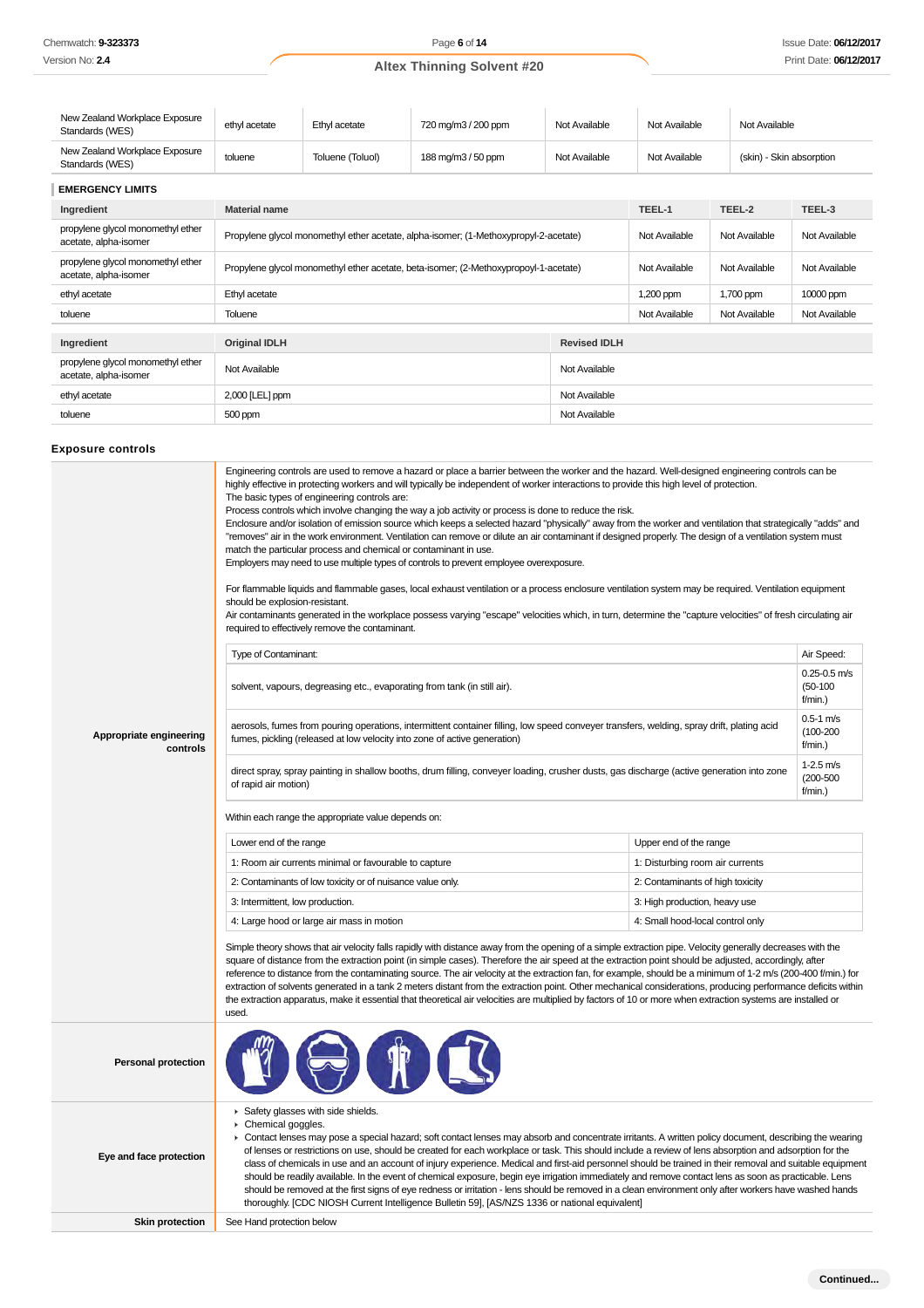| Hands/feet protection  | For esters:<br>► Do NOT use natural rubber, butyl rubber, EPDM or polystyrene-containing materials.<br>The selection of suitable gloves does not only depend on the material, but also on further marks of quality which vary from manufacturer to manufacturer.<br>Where the chemical is a preparation of several substances, the resistance of the glove material can not be calculated in advance and has therefore to be<br>checked prior to the application.<br>The exact break through time for substances has to be obtained from the manufacturer of the protective gloves and has to be observed when making a final<br>choice.<br>Personal hygiene is a key element of effective hand care. Gloves must only be wom on clean hands. After using gloves, hands should be washed and dried<br>thoroughly. Application of a non-perfumed moisturizer is recommended.<br>Suitability and durability of glove type is dependent on usage. Important factors in the selection of gloves include:<br>frequency and duration of contact,<br>chemical resistance of glove material,<br>$\cdot$<br>glove thickness and<br>dexterity<br>Select gloves tested to a relevant standard (e.g. Europe EN 374, US F739, AS/NZS 2161.1 or national equivalent).<br>When prolonged or frequently repeated contact may occur, a glove with a protection class of 5 or higher (breakthrough time greater than<br>240 minutes according to EN 374, AS/NZS 2161.10.1 or national equivalent) is recommended.<br>When only brief contact is expected, a glove with a protection class of 3 or higher (breakthrough time greater than 60 minutes according<br>to EN 374, AS/NZS 2161.10.1 or national equivalent) is recommended.<br>Some glove polymer types are less affected by movement and this should be taken into account when considering gloves for long-term<br>$\cdot$<br>use.<br>$\blacksquare$<br>Contaminated gloves should be replaced.<br>For general applications, gloves with a thickness typically greater than 0.35 mm, are recommended.<br>It should be emphasised that glove thickness is not necessarily a good predictor of glove resistance to a specific chemical, as the permeation efficiency of<br>the glove will be dependent on the exact composition of the glove material. Therefore, glove selection should also be based on consideration of the task<br>requirements and knowledge of breakthrough times.<br>Glove thickness may also vary depending on the glove manufacturer, the glove type and the glove model. Therefore, the manufacturers' technical data<br>should always be taken into account to ensure selection of the most appropriate glove for the task.<br>Note: Depending on the activity being conducted, gloves of varying thickness may be required for specific tasks. For example:<br>Thinner gloves (down to 0.1 mm or less) may be required where a high degree of manual dexterity is needed. However, these gloves are<br>only likely to give short duration protection and would normally be just for single use applications, then disposed of.<br>Thicker gloves (up to 3 mm or more) may be required where there is a mechanical (as well as a chemical) risk i.e. where there is<br>abrasion or puncture potential<br>Gloves must only be worn on clean hands. After using gloves, hands should be washed and dried thoroughly. Application of a non-perfumed moisturiser is<br>recommended.<br>▶ Wear chemical protective gloves, e.g. PVC.<br>▶ Wear safety footwear or safety gumboots, e.g. Rubber |
|------------------------|-------------------------------------------------------------------------------------------------------------------------------------------------------------------------------------------------------------------------------------------------------------------------------------------------------------------------------------------------------------------------------------------------------------------------------------------------------------------------------------------------------------------------------------------------------------------------------------------------------------------------------------------------------------------------------------------------------------------------------------------------------------------------------------------------------------------------------------------------------------------------------------------------------------------------------------------------------------------------------------------------------------------------------------------------------------------------------------------------------------------------------------------------------------------------------------------------------------------------------------------------------------------------------------------------------------------------------------------------------------------------------------------------------------------------------------------------------------------------------------------------------------------------------------------------------------------------------------------------------------------------------------------------------------------------------------------------------------------------------------------------------------------------------------------------------------------------------------------------------------------------------------------------------------------------------------------------------------------------------------------------------------------------------------------------------------------------------------------------------------------------------------------------------------------------------------------------------------------------------------------------------------------------------------------------------------------------------------------------------------------------------------------------------------------------------------------------------------------------------------------------------------------------------------------------------------------------------------------------------------------------------------------------------------------------------------------------------------------------------------------------------------------------------------------------------------------------------------------------------------------------------------------------------------------------------------------------------------------------------------------------------------------------------------------------------------------------------------------------------------------------------------------------------------------------------------------------------------------------------------------------------------------------------------------------------------------------------------------------------------------------------------------------------------------------------------------------------------------------------------------------------------------------------------------------------------|
| <b>Body protection</b> | See Other protection below                                                                                                                                                                                                                                                                                                                                                                                                                                                                                                                                                                                                                                                                                                                                                                                                                                                                                                                                                                                                                                                                                                                                                                                                                                                                                                                                                                                                                                                                                                                                                                                                                                                                                                                                                                                                                                                                                                                                                                                                                                                                                                                                                                                                                                                                                                                                                                                                                                                                                                                                                                                                                                                                                                                                                                                                                                                                                                                                                                                                                                                                                                                                                                                                                                                                                                                                                                                                                                                                                                                                  |
| Other protection       | • Overalls.<br>PVC Apron.<br>▶ PVC protective suit may be required if exposure severe.<br>Eyewash unit.<br>Ensure there is ready access to a safety shower.<br>Some plastic personal protective equipment (PPE) (e.g. gloves, aprons, overshoes) are not recommended as they may produce static<br>electricity.<br>For large scale or continuous use wear tight-weave non-static clothing (no metallic fasteners, cuffs or pockets).<br>Non sparking safety or conductive footwear should be considered. Conductive footwear describes a boot or shoe with a sole made from a<br>conductive compound chemically bound to the bottom components, for permanent control to electrically ground the foot an shall dissipate static<br>electricity from the body to reduce the possibility of ignition of volatile compounds. Electrical resistance must range between 0 to 500,000 ohms.<br>Conductive shoes should be stored in lockers close to the room in which they are worn. Personnel who have been issued conductive footwear<br>should not wear them from their place of work to their homes and return.                                                                                                                                                                                                                                                                                                                                                                                                                                                                                                                                                                                                                                                                                                                                                                                                                                                                                                                                                                                                                                                                                                                                                                                                                                                                                                                                                                                                                                                                                                                                                                                                                                                                                                                                                                                                                                                                                                                                                                                                                                                                                                                                                                                                                                                                                                                                                                                                                                              |
|                        |                                                                                                                                                                                                                                                                                                                                                                                                                                                                                                                                                                                                                                                                                                                                                                                                                                                                                                                                                                                                                                                                                                                                                                                                                                                                                                                                                                                                                                                                                                                                                                                                                                                                                                                                                                                                                                                                                                                                                                                                                                                                                                                                                                                                                                                                                                                                                                                                                                                                                                                                                                                                                                                                                                                                                                                                                                                                                                                                                                                                                                                                                                                                                                                                                                                                                                                                                                                                                                                                                                                                                             |

**Thermal hazards** Not Available

### **Recommended material(s)**

**GLOVE SELECTION INDEX**

Glove selection is based on a modified presentation of the:

 **"Forsberg Clothing Performance Index".**

 The effect(s) of the following substance(s) are taken into account in the **computergenerated** selection:

# Altex Thinning Solvent #20

| <b>Material</b>       | <b>CPI</b> |
|-----------------------|------------|
| PE/EVAL/PE            | A          |
| <b>PVA</b>            | A          |
| <b>TEFLON</b>         | B          |
| VITON/CHLOROBUTYL     | B          |
| <b>BUTYL</b>          | C          |
| <b>BUTYL/NEOPRENE</b> | C          |
| <b>CPE</b>            | C          |
| <b>HYPALON</b>        | C          |
| <b>NATURAL RUBBER</b> | C          |
| NATURAL+NEOPRENE      | C          |
| <b>NEOPRENE</b>       | C          |
| NEOPRENE/NATURAL      | C          |
| <b>NITRILE</b>        | C          |
| NITRILE+PVC           | C          |
| <b>PVC</b>            | C          |

## **Respiratory protection**

**Cartridge respirators should never be used for emergency ingress or in areas of unknown vapour concentrations or oxygen content. The wearer must be warned to leave the contaminated area immediately on detecting any odours through the respirator. The odour may indicate that the mask is not functioning properly, that the vapour concentration is too high, or that the mask is not properly fitted. Because of these limitations, only restricted use of cartridge respirators is considered appropriate.**

Selection of the Class and Type of respirator will depend upon the level of breathing zone contaminant and the chemical nature of the contaminant. Protection Factors (defined as the ratio of contaminant outside and inside the mask) may also be important.

| <b>Required minimum</b><br>protection factor | Maximum gas/vapour<br>concentration present in air p.p.m. Respirator<br>(by volume) | Half-face       | <b>Full-Face</b><br>Respirator |
|----------------------------------------------|-------------------------------------------------------------------------------------|-----------------|--------------------------------|
| up to 10                                     | 1000                                                                                | A-AUS / Class - |                                |
|                                              |                                                                                     | 1               |                                |
| up to $50$                                   | 1000                                                                                | -               | A-AUS / Class                  |
|                                              |                                                                                     |                 | 1                              |
| up to $50$                                   | 5000                                                                                | Airline *       |                                |
| up to $100$                                  | 5000                                                                                |                 | $A-2$                          |
| up to $100$                                  | 10000                                                                               | -               | $A-3$                          |
| $100+$                                       |                                                                                     |                 | Airline**                      |

\* - Continuous Flow

\*\* - Continuous-flow or positive pressure demand.

A(All classes) = Organic vapours, B AUS or B1 = Acid gases, B2 = Acid gas or hydrogen cyanide(HCN), B3 = Acid gas or hydrogen cyanide(HCN), E = Sulfur dioxide(SO2), G = Agricultural chemicals, K = Ammonia(NH3), Hg = Mercury, NO = Oxides of nitrogen, MB = Methyl bromide, AX = Low boiling point organic compounds(below 65 deg C)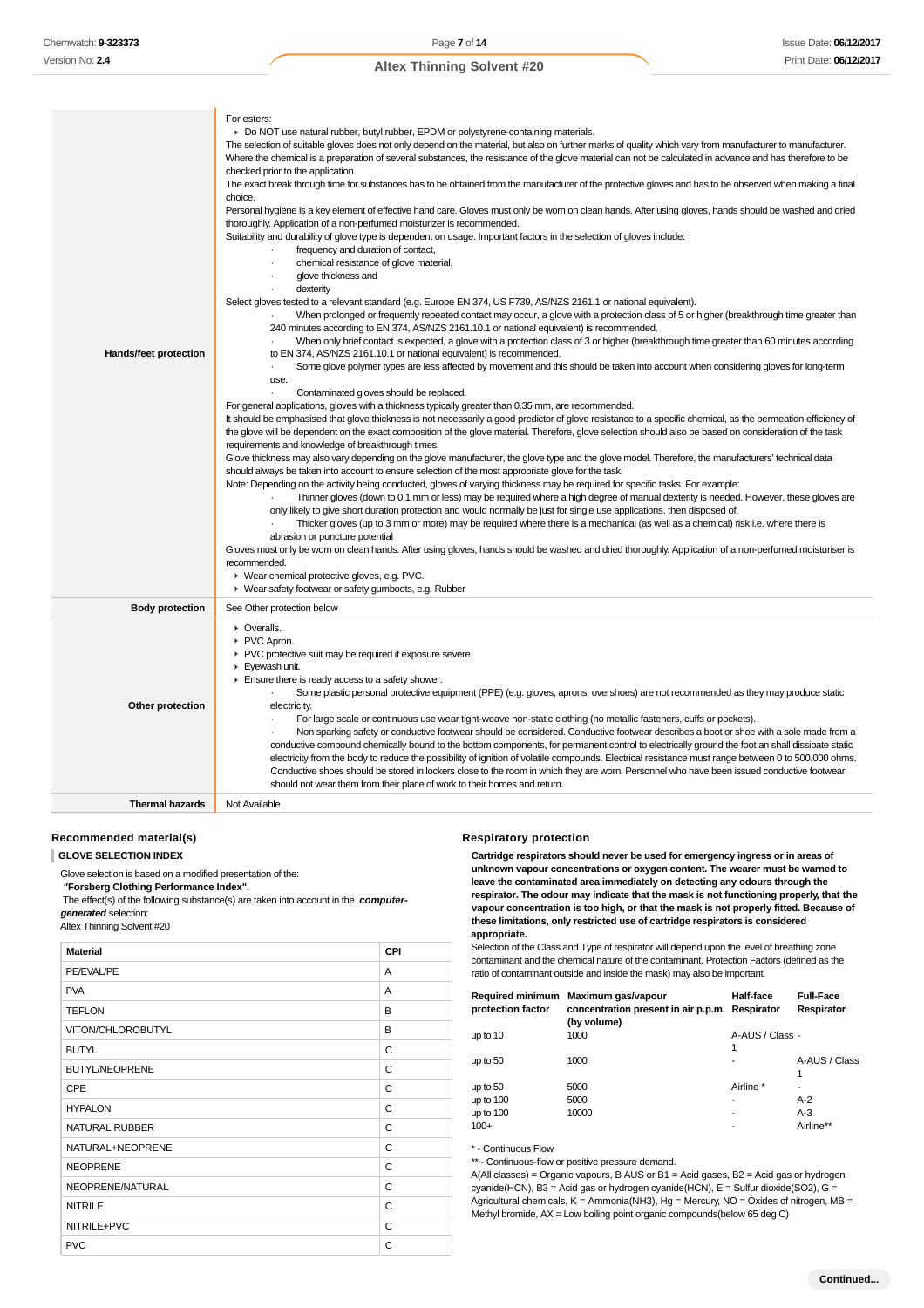| SARANEX-23       | C |
|------------------|---|
| SARANEX-23 2-PLY | С |
| <b>VITON</b>     |   |
| VITON/NEOPRENE   |   |

\* CPI - Chemwatch Performance Index

A: Best Selection

B: Satisfactory; may degrade after 4 hours continuous immersion

C: Poor to Dangerous Choice for other than short term immersion

**NOTE**: As a series of factors will influence the actual performance of the glove, a final selection must be based on detailed observation -

\* Where the glove is to be used on a short term, casual or infrequent basis, factors such as "feel" or convenience (e.g. disposability), may dictate a choice of gloves which might otherwise be unsuitable following long-term or frequent use. A qualified practitioner should be consulted.

### **SECTION 9 PHYSICAL AND CHEMICAL PROPERTIES**

### **Information on basic physical and chemical properties**

| Appearance                                      | clear liquid      |                                            |               |
|-------------------------------------------------|-------------------|--------------------------------------------|---------------|
|                                                 |                   |                                            |               |
| <b>Physical state</b>                           | Liquid            | Relative density (Water = $1$ )            | 0.93          |
| Odour                                           | Not Available     | Partition coefficient n-octanol /<br>water | Not Available |
| <b>Odour threshold</b>                          | Not Available     | Auto-ignition temperature (°C)             | 356           |
| pH (as supplied)                                | Not Available     | <b>Decomposition temperature</b>           | Not Available |
| Melting point / freezing point<br>(°C)          | Not Available     | <b>Viscosity (cSt)</b>                     | Not Available |
| Initial boiling point and boiling<br>range (°C) | 114               | Molecular weight (g/mol)                   | Not Available |
| Flash point (°C)                                | 21                | <b>Taste</b>                               | Not Available |
| <b>Evaporation rate</b>                         | $2.2$ BuAC = 1    | <b>Explosive properties</b>                | Not Available |
| Flammability                                    | HIGHLY FLAMMABLE. | <b>Oxidising properties</b>                | Not Available |
| Upper Explosive Limit (%)                       | 8.6               | Surface Tension (dyn/cm or<br>$mN/m$ )     | Not Available |
| Lower Explosive Limit (%)                       | 1.8               | <b>Volatile Component (%vol)</b>           | 100           |
| Vapour pressure (kPa)                           | 4.4               | Gas group                                  | Not Available |
| Solubility in water (g/L)                       | Immiscible        | pH as a solution (1%)                      | Not Available |
| Vapour density $(Air = 1)$                      | 3.8               | VOC g/L                                    | 910.31        |
|                                                 |                   |                                            |               |

### **SECTION 10 STABILITY AND REACTIVITY**

| Reactivity                                   | See section 7                                                                                                                        |
|----------------------------------------------|--------------------------------------------------------------------------------------------------------------------------------------|
| <b>Chemical stability</b>                    | • Unstable in the presence of incompatible materials.<br>▶ Product is considered stable.<br>Hazardous polymerisation will not occur. |
| <b>Possibility of hazardous</b><br>reactions | See section 7                                                                                                                        |
| <b>Conditions to avoid</b>                   | See section 7                                                                                                                        |
| Incompatible materials                       | See section 7                                                                                                                        |
| <b>Hazardous decomposition</b><br>products   | See section 5                                                                                                                        |

### **SECTION 11 TOXICOLOGICAL INFORMATION**

### **Information on toxicological effects**

| The material is not thought to produce adverse health effects or irritation of the respiratory tract (as classified by EC Directives using animal models).<br>Nevertheless, good hygiene practice requires that exposure be kept to a minimum and that suitable control measures be used in an occupational setting.<br>Inhalation of vapours may cause drowsiness and dizziness. This may be accompanied by sleepiness, reduced alertness, loss of reflexes, lack of<br>co-ordination, and vertigo.<br>The acute toxicity of inhaled alkylbenzene is best described by central nervous system depression. These compounds may also act as general anaesthetics.<br>Whole body symptoms of poisoning include light-headedness, nervousness, apprehension, a feeling of well-being, confusion, dizziness, drowsiness,<br>ringing in the ears, blurred or double vision, vomiting and sensations of heat, cold or numbness, twitching, tremors, convulsions, unconsciousness,<br>depression of breathing, and arrest. Heart stoppage may result from cardiovascular collapse. A slow heart rate and low blood pressure may also occur.<br><b>Inhaled</b><br>Alkylbenzenes are not generally toxic except at high levels of exposure. Their breakdown products have low toxicity and are easily eliminated from the body.<br>Exposure to 400ppm ethyl acetate may cause mild eye, nose and throat irritation in an unacclimated persons. However, production workers with reqular<br>exposure have better tolerance.<br>Inhalation hazard is increased at higher temperatures.<br>Animal testing showed no toxic effects from inhaling PGMEA except at very high concentrations. A concentration of 1000 parts per million (0.1%) caused<br>no effects.<br>The main effects of simple esters are irritation, stupor and insensibility. Headache, drowsiness, dizziness, coma and behavioural changes may occur.<br>Inhalation of vapours or aerosols (mists, fumes), generated by the material during the course of normal handling, may be damaging to the health of the<br>individual. |  |
|---------------------------------------------------------------------------------------------------------------------------------------------------------------------------------------------------------------------------------------------------------------------------------------------------------------------------------------------------------------------------------------------------------------------------------------------------------------------------------------------------------------------------------------------------------------------------------------------------------------------------------------------------------------------------------------------------------------------------------------------------------------------------------------------------------------------------------------------------------------------------------------------------------------------------------------------------------------------------------------------------------------------------------------------------------------------------------------------------------------------------------------------------------------------------------------------------------------------------------------------------------------------------------------------------------------------------------------------------------------------------------------------------------------------------------------------------------------------------------------------------------------------------------------------------------------------------------------------------------------------------------------------------------------------------------------------------------------------------------------------------------------------------------------------------------------------------------------------------------------------------------------------------------------------------------------------------------------------------------------------------------------------------------------------------------------------------------------|--|
|                                                                                                                                                                                                                                                                                                                                                                                                                                                                                                                                                                                                                                                                                                                                                                                                                                                                                                                                                                                                                                                                                                                                                                                                                                                                                                                                                                                                                                                                                                                                                                                                                                                                                                                                                                                                                                                                                                                                                                                                                                                                                       |  |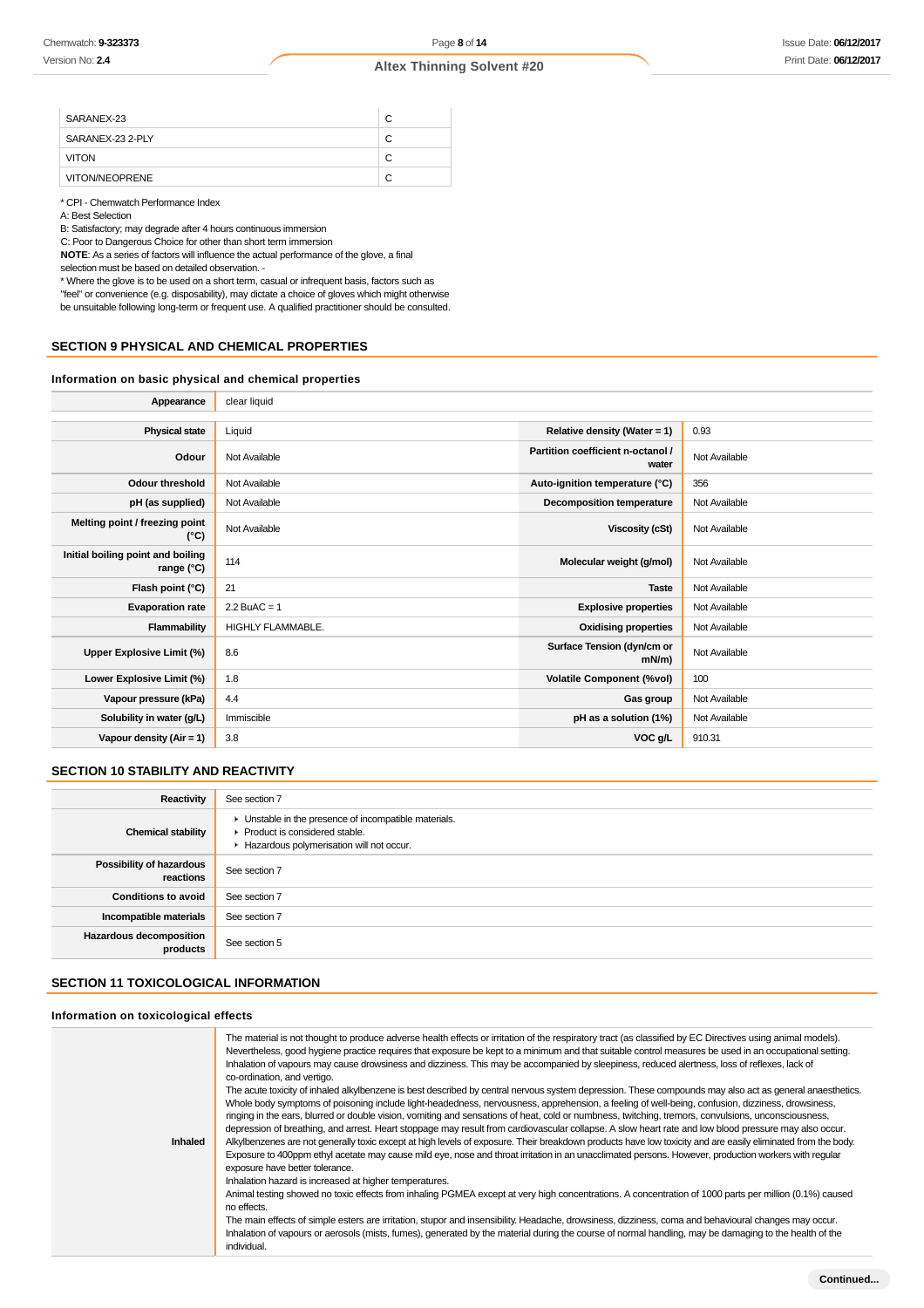**Ingestion** Acute intoxication by ethyl acetate causes impaired co-ordination, exhilaration, slurred speech, nausea, vomiting, and may progress to stupor, coma and death from failure of breathing or blood circulation. The material has **NOT** been classified by EC Directives or other classification systems as "harmful by ingestion". This is because of the lack of corroborating animal or human evidence. Accidental ingestion of the material may be damaging to the health of the individual. **Skin Contact** The liquid may be able to be mixed with fats or oils and may degrease the skin, producing a skin reaction described as non-allergic contact dermatitis. The material is unlikely to produce an irritant dermatitis as described in EC Directives. Repeated exposure may cause skin cracking, flaking or drying following normal handling and use. Animal testing showed repeated application of commercial grade PGMEA to skin caused slight redness and very mild exfoliation. Open cuts, abraded or irritated skin should not be exposed to this material Entry into the blood-stream, through, for example, cuts, abrasions or lesions, may produce systemic injury with harmful effects. Examine the skin prior to the use of the material and ensure that any external damage is suitably protected. Skin contact with the material may damage the health of the individual; systemic effects may result following absorption. **Eye** This material can cause eye irritation and damage in some persons. Undiluted propylene glycol monomethyl ether acetate (PGMEA) causes moderate discomfort, slight redness of the conjunctiva and slight injury to the cornea in animal testing. The liquid produces a high level of eye discomfort and is capable of causing pain and severe conjunctivitis. Corneal injury may develop, with possible permanent impairment of vision, if not promptly and adequately treated. **Chronic** Repeated or long-term occupational exposure is likely to produce cumulative health effects involving organs or biochemical systems. Ample evidence from experiments exists that there is a suspicion this material directly reduces fertility. Prolonged or repeated skin contact may cause drying with cracking, irritation and possible dermatitis following. Animal testing shows repeated exposure to higher concentrations of propylene glycol monomethyl ether acetate (PGMEA) causes mild liver and kidney damage. The beta-isomer, a minor component, may cause birth defects if PGMEA is inhaled during pregnancy. Otherwise, PGMEA has not been shown to have developmental toxicity. It may damage the foetus but only at levels that are also toxic to the mother. Intentional abuse (glue sniffing) or occupational exposure to toluene can result in chronic habituation. Chronic abuse has caused inco-ordination, tremors of the extremeties (due to widespread cerebrum withering), headache, abnormal speech, temporary memory loss, convulsions, coma, drowsiness, reduced colour perception, blindness, nystagmus (rapid, involuntary eye movements), hearing loss leading to deafness and mild dementia. There has been some concern that this material can cause cancer or mutations but there is not enough data to make an assessment. Some glycol esters and their ethers cause wasting of the testicles, reproductive changes, infertility and changes to kidney function. Shorter chain compounds are more dangerous. **Altex Thinning Solvent #20 TOXICITY IRRITATION** Not Available Not Available **propylene glycol monomethyl ether acetate, alpha-isomer TOXICITY IRRITATION** dermal (rat) LD50: >2000 mg/kg<sup>[1]</sup> and the contract of the contract of the contract of the contract of the contract of the contract of the contract of the contract of the contract of the contract of the contract of the co Inhalation (rat) LC50: 6510.0635325 mg/l/6h<sup>[2]</sup> Oral (rat) LD50: >5000 mg/kg[1] **ethyl acetate TOXICITY IRRITATION** Inhalation (rat) LC50: 50 mg/l1  $h^{[1]}$  example the state of the state of the state of the state of the state of the state of the state of the state of the state of the state of the state of the state of the state of the Oral (rat) LD50: 5620 mg/kg[2] **toluene TOXICITY IRRITATION** Dermal (rabbit) LD50: 12124 mg/kg<sup>[2]</sup> exercise the state of the server of the SEVERE Inhalation (rat) LC50: 49 mg/l/4H $^{[2]}$  expansion of the state of the state of the state of the state of the state of the state of the state of the state of the state of the state of the state of the state of the state of Oral (rat) LD50: 636 mg/kg<sup>[2]</sup> exercise the contract of the US exercise of the US exercise of the US exercise of the US exercise of the US exercise of the US exercise of the US exercise of the US exercise of the US exerci Skin (rabbit):20 mg/24h-moderate Skin (rabbit):500 mg - moderate **Legend:** 1. Value obtained from Europe ECHA Registered Substances - Acute toxicity 2.\* Value obtained from manufacturer's SDS. Unless otherwise specified data extracted from RTECS - Register of Toxic Effect of chemical Substances **PROPYLENE GLYCOL MONOMETHYL ETHER ACETATE, ALPHA-ISOMER** For propylene glycol ethers (PGEs): Typical propylene glycol ethers include propylene glycol n-butyl ether (PnB); dipropylene glycol n-butyl ether (DPnB); dipropylene glycol methyl ether acetate (DPMA) and tripropylene glycol methyl ether (TPM). Testing of a wide variety of propylene glycol ethers has shown that propylene glycol-based ethers are less toxic than some ethers of the ethylene series. The common toxicities associated with the lower molecular weight homologues of the ethylene series, such as adverse effects on the reproductive organs, the developing embryo and foetus, blood or thymus gland, are not seen with the commercial-grade propylene glycol ethers. In the ethylene series, metabolism of the terminal hydroxyl group produces and alkoxyacetic acid. The reproductive and developmental toxicities of the lower molecular weight homologues in the ethylene series are due specifically to the formation of methoxyacetic and ethoxyacetic acids. Longer chain homologues in the ethylene series are not associated with reproductive toxicity, but can cause haemolysis in sensitive species, also through formation of an alkoxyacetic acid. The predominant alpha isomer of all the PGEs (which is thermodynamically favoured during manufacture of PGEs) is a secondary alcohol incapable of forming an alkoxypropionic acid. In contrast, beta-isomers are able to form the alkoxypropionic acids and these are linked to birth defects (and possibly, haemolytic effects). The alpha isomer comprises more than 95% of the isomeric mixture in the commercial product, and therefore PGEs show relatively little toxicity. One of the main metabolites of the propylene glycol ethers is propylene glycol, which is of low toxicity and completely metabolized in the body. As a class, PGEs have low acute toxicity via swallowing, skin exposure and inhalation. PnB and TPM are moderately irritating to the eyes, in animal testing, while the remaining members of this category caused little or no eye irritation. None caused skin sensitization.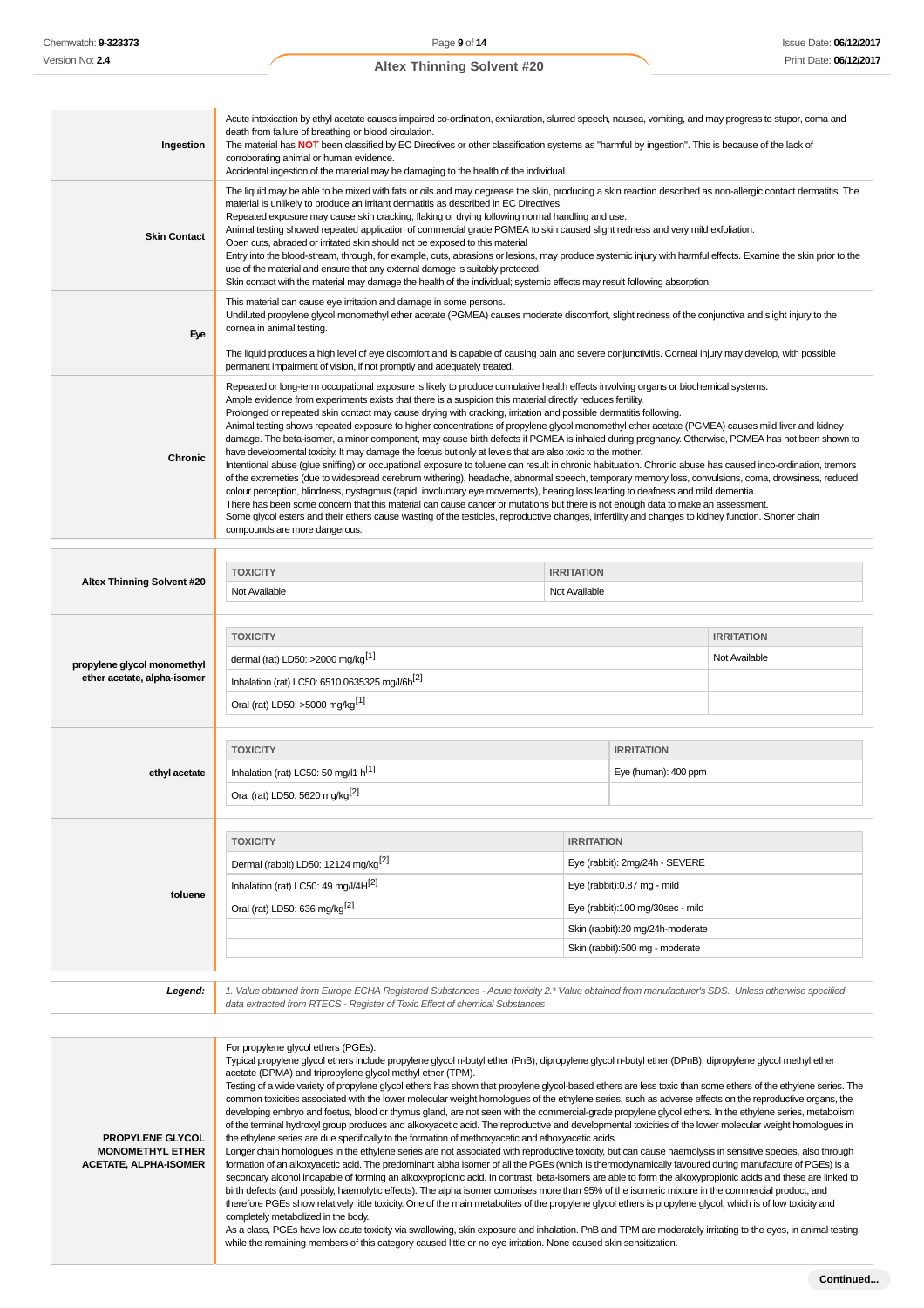|                                             | Animal testing showed that repeat dosing caused few adverse effects. Animal testing also shows that PGEs do not cause skin effects or reproductive<br>toxicity. Commercially available PGEs have not been shown to cause birth defects. Available instance indicates that propylene glycol ethers are unlikely to<br>possess genetic toxicity.<br>Animal testing shows that high concentrations (for example, 0.5%) are associated with birth defects but lower exposures have not been shown to cause<br>adverse effects.<br>The beta isomer of PGMEA comprises only 10% of the commercial material; the remaining 90% is alpha isomer. Hazard appears low, but emphasizes the<br>need for care in handling this chemical.<br>A BASF report (in ECETOC) showed that inhalation exposure to 545 ppm PGMEA (beta isomer) was associated with a teratogenic response in rabbits;<br>but exposure to 145 ppm and 36 ppm had no adverse effects. The beta isomer of PGMEA comprises only 10% of the commercial material, the remaining<br>90% is alpha isomer. Hazard appears low but emphasizes the need for care in handling this chemical. [I.C.I] *Shin-Etsu SDS                                                                                                                                                                                                                                                                                                                                                                                                                                                                                                                                                                                                                                                                                                                                                                                                                                                                                                                                                                                                                                                                                                                                                                                                                                                                                                                                                                                                                                                                                                                                                                                                                                        |                                 |                                                                                                                                                                                                                                                                                                                                                                                                                                                                                                                                                                                                                                                                |
|---------------------------------------------|---------------------------------------------------------------------------------------------------------------------------------------------------------------------------------------------------------------------------------------------------------------------------------------------------------------------------------------------------------------------------------------------------------------------------------------------------------------------------------------------------------------------------------------------------------------------------------------------------------------------------------------------------------------------------------------------------------------------------------------------------------------------------------------------------------------------------------------------------------------------------------------------------------------------------------------------------------------------------------------------------------------------------------------------------------------------------------------------------------------------------------------------------------------------------------------------------------------------------------------------------------------------------------------------------------------------------------------------------------------------------------------------------------------------------------------------------------------------------------------------------------------------------------------------------------------------------------------------------------------------------------------------------------------------------------------------------------------------------------------------------------------------------------------------------------------------------------------------------------------------------------------------------------------------------------------------------------------------------------------------------------------------------------------------------------------------------------------------------------------------------------------------------------------------------------------------------------------------------------------------------------------------------------------------------------------------------------------------------------------------------------------------------------------------------------------------------------------------------------------------------------------------------------------------------------------------------------------------------------------------------------------------------------------------------------------------------------------------------------------------------------------------------------------------------------|---------------------------------|----------------------------------------------------------------------------------------------------------------------------------------------------------------------------------------------------------------------------------------------------------------------------------------------------------------------------------------------------------------------------------------------------------------------------------------------------------------------------------------------------------------------------------------------------------------------------------------------------------------------------------------------------------------|
| <b>TOLUENE</b>                              | The material may cause skin irritation after prolonged or repeated exposure and may produce on contact skin redness, swelling, the production of vesicles,<br>scaling and thickening of the skin.<br>For toluene:<br>Acute toxicity: Humans exposed to high levels of toluene for short periods of time experience adverse central nervous system effects ranging from<br>headaches to intoxication, convulsions, narcosis (sleepiness) and death. When inhaled or swallowed, toluene can cause severe central nervous system<br>depression, and in large doses has a narcotic effect. 60mL has caused death. Death of heart muscle fibres, liver swelling, congestion and bleeding of the<br>lungs and kidney injury were all found on autopsy.<br>of well-being), dilated pupils, convulsions and nausea. Exposure to 10000-30000 parts per million (1-3%) has been reported to cause narcosis and death.<br>Toluene can also strip the skin of lipids, causing skin inflammation.<br>Subchronic/chronic effects: Repeat doses of toluene cause adverse central nervous system effects and can damage the upper airway, the liver and the<br>kidney. Adverse effects occur from both swallowing and inhalation. In humans, a reported lowest level causing adverse effects on the nervous system is 88<br>parts per million. In one case, toluene caused heart sensitization and death. In several cases of "glue sniffing", damage to the cerebellum was noted.<br>Workers chronically exposed to toluene fumes have reported reduced white cell counts.<br>result of solvent abuse by the mother, variable growth, a small head, central nervous system dysfunction, attention deficits, minor facial and limb<br>abnormalities, and developmental delay were seen.<br>Absorption: Studies in humans and animals have shown that toluene is easily absorbed through the lungs and gastrointestinal tract, with much less being<br>absorbed through the skin.<br>Distribution: Animal studies show that toluene may be distributed in the body fat, bone marrow, spinal nerves, spinal cord and brain white matter, with lower<br>levels in the blood, kidney and liver. Toluene has generally been found to accumulate in fatty tissue, and in highly vascularised tissues.<br>Metabolism: Inhaled or ingested toluene may be metabolized to benzyl alcohol, after which it is further oxidized to benzaldehyde and benzoic acid. Benzoic<br>by ring hydroxylation are considered minor metabolites.<br>Excretion: Toluene is mainly (60-70%) excreted through the urine as hippuric acid. Benzoyl glucuronide accounts for 10-20% of excretion, and unchanged<br>toluene through exhaled air also accounts for 10-20%. Excretion of hippuric acid is usually complete within 24 hours of exposure. |                                 | Exposure to inhalation at a concentration of 600 parts per million for 8 hours resulted in the same and more serious symptoms including euphoria (a feeling<br>Developmental/Reproductive toxicity: Exposure to high levels of toluene can result in adverse effects in the developing foetus. Several studies have indicated<br>that high levels of toluene can also adversely affect the developing offspring in laboratory animals. In children who were exposed to toluene before birth, as a<br>acid is sometimes conjugated with glycine to form hippuric acid or reacted with glucuronic acid to form benzoyl glucuronide. O-cresol and p-cresol formed |
| <b>Acute Toxicity</b>                       | ✔                                                                                                                                                                                                                                                                                                                                                                                                                                                                                                                                                                                                                                                                                                                                                                                                                                                                                                                                                                                                                                                                                                                                                                                                                                                                                                                                                                                                                                                                                                                                                                                                                                                                                                                                                                                                                                                                                                                                                                                                                                                                                                                                                                                                                                                                                                                                                                                                                                                                                                                                                                                                                                                                                                                                                                                                       | Carcinogenicity                 | $\circledcirc$                                                                                                                                                                                                                                                                                                                                                                                                                                                                                                                                                                                                                                                 |
| <b>Skin Irritation/Corrosion</b>            | $\circledcirc$                                                                                                                                                                                                                                                                                                                                                                                                                                                                                                                                                                                                                                                                                                                                                                                                                                                                                                                                                                                                                                                                                                                                                                                                                                                                                                                                                                                                                                                                                                                                                                                                                                                                                                                                                                                                                                                                                                                                                                                                                                                                                                                                                                                                                                                                                                                                                                                                                                                                                                                                                                                                                                                                                                                                                                                          | <b>Reproductivity</b>           | ✔                                                                                                                                                                                                                                                                                                                                                                                                                                                                                                                                                                                                                                                              |
| <b>Serious Eye Damage/Irritation</b>        | ✔                                                                                                                                                                                                                                                                                                                                                                                                                                                                                                                                                                                                                                                                                                                                                                                                                                                                                                                                                                                                                                                                                                                                                                                                                                                                                                                                                                                                                                                                                                                                                                                                                                                                                                                                                                                                                                                                                                                                                                                                                                                                                                                                                                                                                                                                                                                                                                                                                                                                                                                                                                                                                                                                                                                                                                                                       | <b>STOT - Single Exposure</b>   | ✔                                                                                                                                                                                                                                                                                                                                                                                                                                                                                                                                                                                                                                                              |
| <b>Respiratory or Skin</b><br>sensitisation | ◎                                                                                                                                                                                                                                                                                                                                                                                                                                                                                                                                                                                                                                                                                                                                                                                                                                                                                                                                                                                                                                                                                                                                                                                                                                                                                                                                                                                                                                                                                                                                                                                                                                                                                                                                                                                                                                                                                                                                                                                                                                                                                                                                                                                                                                                                                                                                                                                                                                                                                                                                                                                                                                                                                                                                                                                                       | <b>STOT - Repeated Exposure</b> | ✔                                                                                                                                                                                                                                                                                                                                                                                                                                                                                                                                                                                                                                                              |
| <b>Mutagenicity</b>                         | $\circledcirc$                                                                                                                                                                                                                                                                                                                                                                                                                                                                                                                                                                                                                                                                                                                                                                                                                                                                                                                                                                                                                                                                                                                                                                                                                                                                                                                                                                                                                                                                                                                                                                                                                                                                                                                                                                                                                                                                                                                                                                                                                                                                                                                                                                                                                                                                                                                                                                                                                                                                                                                                                                                                                                                                                                                                                                                          | <b>Aspiration Hazard</b>        | $\circ$                                                                                                                                                                                                                                                                                                                                                                                                                                                                                                                                                                                                                                                        |
|                                             |                                                                                                                                                                                                                                                                                                                                                                                                                                                                                                                                                                                                                                                                                                                                                                                                                                                                                                                                                                                                                                                                                                                                                                                                                                                                                                                                                                                                                                                                                                                                                                                                                                                                                                                                                                                                                                                                                                                                                                                                                                                                                                                                                                                                                                                                                                                                                                                                                                                                                                                                                                                                                                                                                                                                                                                                         |                                 | $D = 4a$ and $L = 6$ and $L = 6$<br>$-4.431441$<br>world worker from what                                                                                                                                                                                                                                                                                                                                                                                                                                                                                                                                                                                      |

Legend:  $\mathsf{X}$  – Data available but does not fill the criteria for classification<br>  $\mathsf{Y}$  – Data available to make classification

 $\bigcirc$  – Data Not Available to make classification

### **SECTION 12 ECOLOGICAL INFORMATION**

| <b>ENDPOINT</b>                |                                               |          |                                                                                                                                                            |                               | VALUE                                         |                           | <b>SOURCE</b>                                                                                                 |                    |
|--------------------------------|-----------------------------------------------|----------|------------------------------------------------------------------------------------------------------------------------------------------------------------|-------------------------------|-----------------------------------------------|---------------------------|---------------------------------------------------------------------------------------------------------------|--------------------|
| Not Available                  |                                               |          | Not Available                                                                                                                                              |                               |                                               |                           | Not Available                                                                                                 |                    |
| <b>ENDPOINT</b>                |                                               |          |                                                                                                                                                            | <b>SPECIES</b>                |                                               |                           |                                                                                                               | <b>SOURCE</b>      |
| <b>LC50</b>                    |                                               |          |                                                                                                                                                            | Fish                          |                                               |                           | $\mathbf{1}$                                                                                                  |                    |
| <b>EC50</b>                    |                                               |          |                                                                                                                                                            | Crustacea                     |                                               |                           | $\mathbf{1}$                                                                                                  |                    |
| EC <sub>0</sub>                |                                               |          |                                                                                                                                                            | Crustacea                     |                                               |                           | $\mathbf{1}$                                                                                                  |                    |
| <b>NOEC</b>                    |                                               |          |                                                                                                                                                            | Fish                          |                                               | 47.5mg/L                  |                                                                                                               |                    |
| <b>ENDPOINT</b><br><b>LC50</b> | 96                                            |          | Fish                                                                                                                                                       |                               |                                               | <b>VALUE</b><br>212.5mg/L |                                                                                                               | <b>SOURCE</b><br>4 |
| <b>EC50</b>                    | 48                                            |          |                                                                                                                                                            | Crustacea                     |                                               | $=164$ mg/L               |                                                                                                               | $\mathbf{1}$       |
| <b>EC50</b>                    | 96                                            |          |                                                                                                                                                            | Algae or other aquatic plants |                                               | 2500mg/L                  |                                                                                                               | 4                  |
| <b>BCF</b>                     | 24                                            |          |                                                                                                                                                            | Algae or other aquatic plants |                                               | $0.05$ mg/L               |                                                                                                               | 4                  |
| <b>NOEC</b>                    | 504                                           |          |                                                                                                                                                            |                               |                                               | $2.4$ mg/L                |                                                                                                               | 4                  |
|                                |                                               |          |                                                                                                                                                            |                               |                                               |                           |                                                                                                               | <b>SOURCE</b>      |
|                                |                                               |          |                                                                                                                                                            |                               |                                               |                           |                                                                                                               | 4                  |
|                                |                                               |          | Crustacea                                                                                                                                                  |                               |                                               |                           |                                                                                                               | 5                  |
|                                | <b>ENDPOINT</b><br><b>LC50</b><br><b>EC50</b> | 96<br>48 | <b>TEST DURATION (HR)</b><br>Not Available<br><b>TEST DURATION (HR)</b><br>96<br>48<br>24<br>336<br><b>TEST DURATION (HR)</b><br><b>TEST DURATION (HR)</b> | <b>SPECIES</b><br>Fish        | <b>SPECIES</b><br><b>SPECIES</b><br>Crustacea |                           | Not Available<br><b>VALUE</b><br>$=100$ mg/L<br>$=408$ mg/L<br>$=500$ mg/L<br>VALUE<br>0.0073mg/L<br>3.78mg/L | 2                  |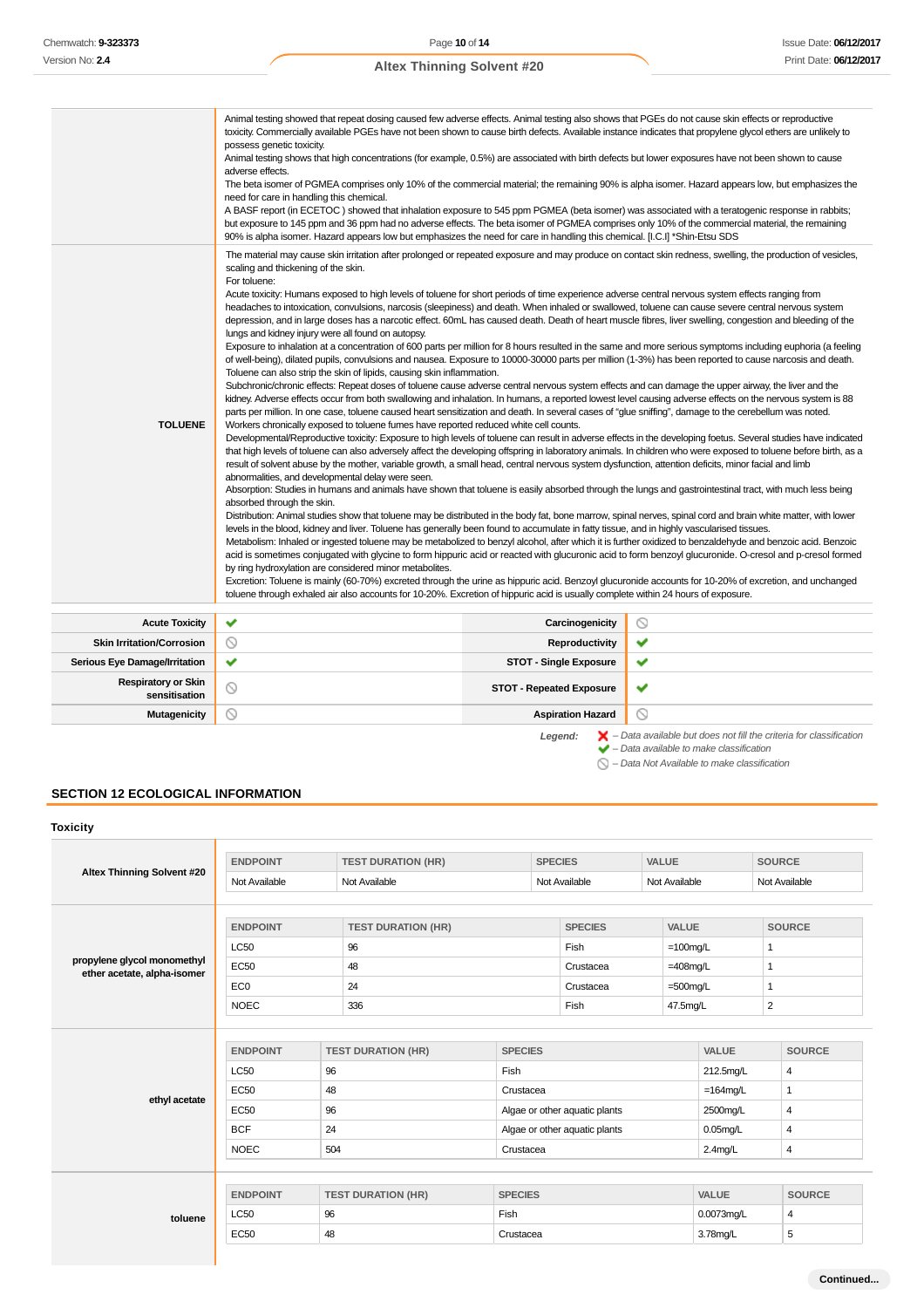| <b>EC50</b> | 72  | Algae or other aquatic plants | 12.5mg/L    |  |
|-------------|-----|-------------------------------|-------------|--|
| <b>BCF</b>  | 24  | Algae or other aquatic plants | 10mg/L      |  |
| <b>NOEC</b> | 168 | Crustacea                     | $0.74$ ma/L |  |
|             |     |                               |             |  |

| Legend: | Extracted from 1. IUCLID Toxicity Data 2. Europe ECHA Registered Substances - Ecotoxicological Information - Aquatic Toxicity 3. EPIWIN Suite V3.12 |
|---------|-----------------------------------------------------------------------------------------------------------------------------------------------------|
|         | (QSAR) - Aquatic Toxicity Data (Estimated) 4. US EPA, Ecotox database - Aquatic Toxicity Data 5. ECETOC Aquatic Hazard Assessment Data 6. NITE      |
|         | (Japan) - Bioconcentration Data 7. METI (Japan) - Bioconcentration Data 8. Vendor Data                                                              |

For Propylene Glycol Ethers: log Kow's range from 0.309 for TPM to 1.523 for DPnB. Calculated BCFs range from 1.47 for DPnB to 3.16 for DPMA and TPM, indicating low bioaccumulation. Henry's Law Constants are low for all category members, ranging from 5.7 x 10-9 atm-m3/mole for TPM to 2.7 x10-9 atm-m3/mole for PnB.

Environmental Fate: Most are liquids at room temperature and all are water-soluble.

Atmospheric Fate: In air, the half-life due to direct reactions with photochemically generated hydroxyl radicals, range from 2.0 hours for TPM to 4.6 hours for PnB.

Aquatic/Terrestrial Fate: Most propylene glycol ethers are likely to partition roughly equally into the soil and water compartments in the environment with small to negligible amounts remaining in other environmental compartments (air, sediment, and aquatic biota). In water, most members of this family are "readily biodegradable" under aerobic conditions. In soil, biodegradation is rapid for PM and PMA

Ecotoxicity: Propylene glycol ethers are unlikely to persist in the environment. Acute aquatic toxicity testing indicates low toxicity for both ethers and acetates For Aromatic Substances Series:

Environmental Fate: Large, molecularly complex polycyclic aromatic hydrocarbons, or PAHs, are persistent in the environment longer than smaller PAHs.

Atmospheric Fate: PAHs are 'semi-volatile substances" which can move between the atmosphere and the Earth's surface in repeated, temperature-driven cycles of deposition and volatilization. Terrestrial Fate: BTEX compounds have the potential to move through soil and contaminate ground water, and their vapors are highly flammable and explosive.

Ecotoxicity - Within an aromatic series, acute toxicity increases with increasing alkyl substitution on the aromatic nucleus. The order of most toxic to least in a study using grass shrimp and brown shrimp was dimethylnaphthalenes > methylnaphthalenes >naphthalenes. Anthrcene is a phototoxic PAH. UV light greatly increases the toxicity of anthracene to bluegill sunfish. Biological resources in strong sunlight are at more risk than those that are not. PAHs in general are more frequently associated with chronic risks.

#### For Glycol Ethers: Environmental Fate: Several glycol ethers have been shown to biodegrade however; biodegradation slows as molecular weight increases. No glycol ethers that have been tested demonstrate

marked resistance to biodegradative processes. No glycol ethers that have been tested demonstrate marked resistance to biodegradative processes

Atmospheric Fate: Upon release to the atmosphere by evaporation, high boiling glycol ethers are estimated to undergo photo-degradation (atmospheric half lives = 2.4-2.5 hr). Aquatic Fate: In water, glycol ethers undergo biodegradation (typically 47-92% after 8-21 days) and have a low potential for bioaccumulation (log Kow ranges from -1.73 to +0.51).

Ecotoxicity: Tri- and tetra ethylene glycol ethers are "practically non-toxic" to aquatic species. No major differences are observed in the order of toxicity going from the methyl- to the butyl ethers. Glycols exert a high oxygen demand for decomposition and once released to the environment death of aquatic organisms occurs if dissolved oxygen is depleted. For Toluene:

log Kow : 2.1-3; log Koc : 1.12-2.85; Koc : 37-260; log Kom : 1.39-2.89; Half-life (hr) air : 2.4-104; Half-life (hr) H2O surface water : 5.55-528; Half-life (hr) H2O ground : 168-2628; Half-life (hr) soil : <48-240; Henry's Pa m3 /mol : 518-694; Henry's atm m3 /mol : 5.94; E-03BOD 5 0.86-2.12, 5%COD - 0.7-2.52,21-27%; ThOD - 3.13 ; BCF - 1.67-380; log BCF - 0.22-3.28. Chemwatch: 9-323373<br>
Version No: 2.4<br>
Version No: 2.4<br>
Version No: 2.4<br>
The Propylene Glyc<br>
Henry's Law Constant Fate:<br>
Advantic/Terrestrial deter environmental Fate:<br>
Advantic/Terrestrial deter environmental Fate:<br>
Ecotox

Atmospheric Fate: The majority of toluene evaporates to the atmosphere from the water and soil. The main degradation pathway for toluene in the atmosphere is reaction with photochemically produced hydroxyl radicals. The estimated atmospheric half life for toluene is about 13 hours. Toluene is also oxidized by reactions with atmospheric nitrogen dioxide, oxygen, and ozone, but these are minor degradation pathways. Photolysis is not considered a significant degradative pathway for toluene.

Terrestrial Fate: Toluene is moderately retarded by adsorption to soils rich in organic material, therefore, transport to ground water is dependent on soil composition. In unsaturated topsoil containing organic material, it has been estimated that 97% of the toluene is adsorbed to the soil and only about 2% is in the soil-water phase and transported with flowing groundwater. There is little retardation in sandy soils and 2-13% of the toluene was estimated to migrate with flowing water; the remainder was volatilized, biodegraded, or unaccounted for. In saturated deep soils with no soil-air phase, about 48% may be transported with flowing groundwater. In surface soil, volatilization to air is an important fate process for toluene. In the environment, biodegradation of toluene to carbon dioxide occurs with a typical half life of 1-7 days.

Aquatic Fate: An important fate process for toluene is volatilization, the rate of which depends on the amount of turbulence in the surface water. The volatilization of toluene from static water has a half life of 1-16 days, whereas from turbulent water the half life is 5-6 hours. Degradation of toluene in surface water occurs primarily by biodegradation with a half life of less than one day under favorable conditions (presence of microorganisms, microbial adaptation, and optimum temperature). Biodegradation also occurs in shallow groundwater and in salt water (at a reduced rate). No data are available on anaerobic degradation of toluene in deep ground water conditions where aerobic degradation would be minimal.

Ecotoxicity: Bioaccumulation in the food chain is predicted to be low. Toluene has moderate acute toxicity to aquatic organisms. Toluene is, on the average, slightly toxic to fathead minnow, guppies and goldfish and not acutely toxic to bluegill or channel catfish and crab. Toluene, on the average, is slightly toxic to crustaceans specifically, shrimp species including grass shrimp and daggerblade grass shrimp. Toluene has a negative effect on green algae during their growth phase.

**DO NOT** discharge into sewer or water

#### **Persistence and degradability**

| Ingredient                                                 | Persistence: Water/Soil     | Persistence: Air               |
|------------------------------------------------------------|-----------------------------|--------------------------------|
| propylene glycol monomethyl ether<br>acetate, alpha-isomer | <b>LOW</b>                  | LOW                            |
| ethyl acetate                                              | LOW (Half-life $= 14$ days) | LOW (Half-life = $14.71$ days) |
| toluene                                                    | LOW (Half-life $= 28$ days) | LOW (Half-life $=$ 4.33 days)  |

#### **Bioaccumulative potential**

| Ingredient                                                 | <b>Bioaccumulation</b> |
|------------------------------------------------------------|------------------------|
| propylene glycol monomethyl ether<br>acetate, alpha-isomer | LOW (LogKOW = $0.56$ ) |
| ethyl acetate                                              | $HIGH (BCF = 3300)$    |
| toluene                                                    | $LOW (BCF = 90)$       |

### **Mobility in soil**

**Ingredient Mobility**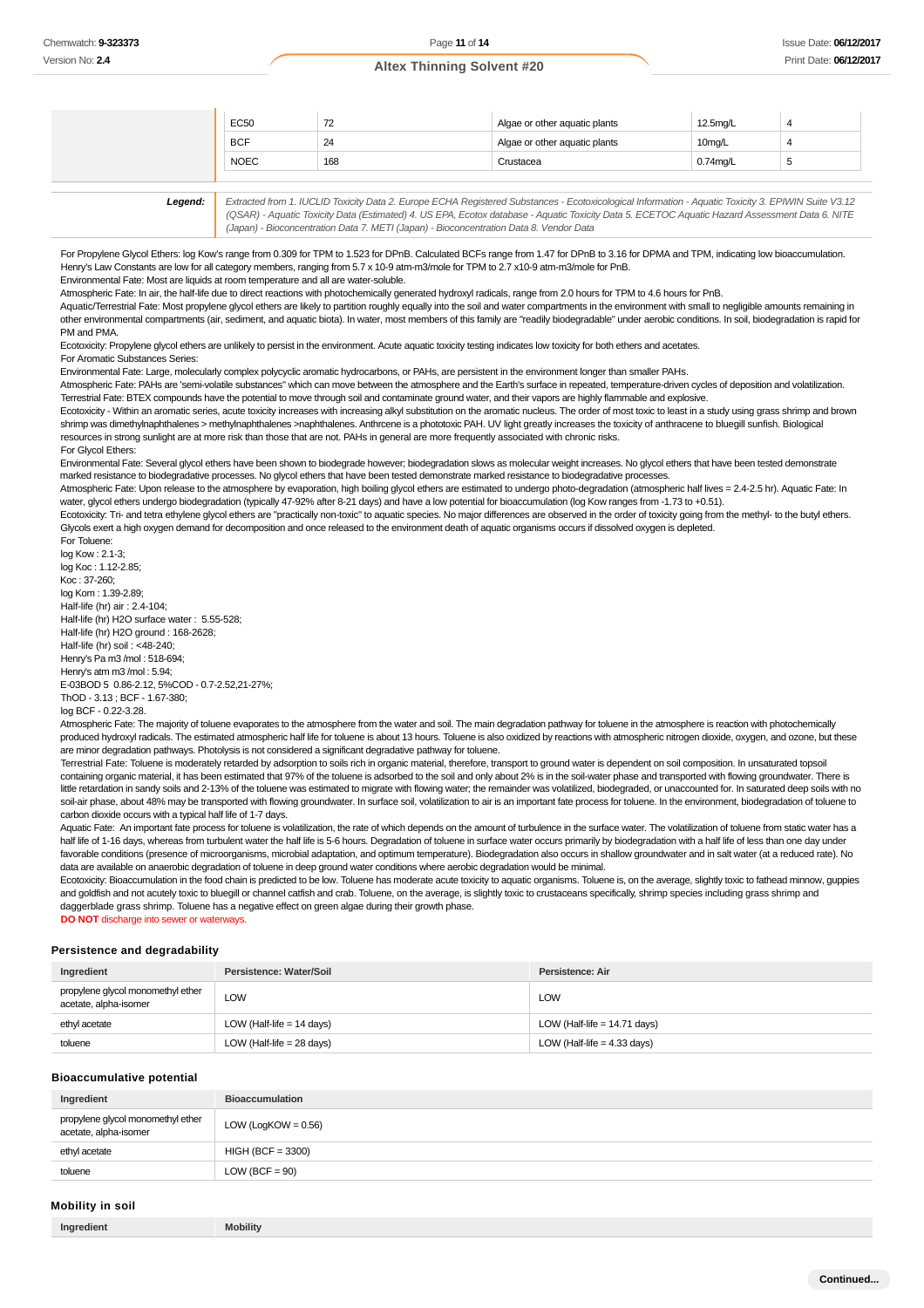| propylene glycol monomethyl ether<br>acetate, alpha-isomer | $HIGH (KOC = 1.838)$  |
|------------------------------------------------------------|-----------------------|
| ethyl acetate                                              | LOW ( $KOC = 6.131$ ) |
| toluene                                                    | LOW ( $KOC = 268$ )   |

# **SECTION 13 DISPOSAL CONSIDERATIONS**

| Waste treatment methods             |                                                                                                                                                                                                                                                                                                                                                                                                                                                                                                                                                                                                                                                                                                                                                                                                                                                                                                                                                                                                                                                                                                                                                                                                                                                                                                                                                                                                                                                                                                                                                                                                                                                                                                                                                                                     |
|-------------------------------------|-------------------------------------------------------------------------------------------------------------------------------------------------------------------------------------------------------------------------------------------------------------------------------------------------------------------------------------------------------------------------------------------------------------------------------------------------------------------------------------------------------------------------------------------------------------------------------------------------------------------------------------------------------------------------------------------------------------------------------------------------------------------------------------------------------------------------------------------------------------------------------------------------------------------------------------------------------------------------------------------------------------------------------------------------------------------------------------------------------------------------------------------------------------------------------------------------------------------------------------------------------------------------------------------------------------------------------------------------------------------------------------------------------------------------------------------------------------------------------------------------------------------------------------------------------------------------------------------------------------------------------------------------------------------------------------------------------------------------------------------------------------------------------------|
| <b>Product / Packaging disposal</b> | Legislation addressing waste disposal requirements may differ by country, state and/ or territory. Each user must refer to laws operating in their area. In<br>some areas, certain wastes must be tracked.<br>A Hierarchy of Controls seems to be common - the user should investigate:<br>$\blacktriangleright$ Reduction<br>$\triangleright$ Reuse<br>$\triangleright$ Recycling<br>Disposal (if all else fails)<br>This material may be recycled if unused, or if it has not been contaminated so as to make it unsuitable for its intended use. If it has been contaminated, it may<br>be possible to reclaim the product by filtration, distillation or some other means. Shelf life considerations should also be applied in making decisions of this<br>type. Note that properties of a material may change in use, and recycling or reuse may not always be appropriate.<br>• DO NOT allow wash water from cleaning or process equipment to enter drains.<br>It may be necessary to collect all wash water for treatment before disposal.<br>In all cases disposal to sewer may be subject to local laws and regulations and these should be considered first.<br>• Where in doubt contact the responsible authority.<br>Recycle wherever possible.<br>► Consult manufacturer for recycling options or consult local or regional waste management authority for disposal if no suitable treatment or disposal<br>facility can be identified.<br>• Dispose of by: burial in a land-fill specifically licensed to accept chemical and / or pharmaceutical wastes or Incineration in a licensed apparatus (after<br>admixture with suitable combustible material).<br>Decontaminate empty containers. Observe all label safeguards until containers are cleaned and destroyed. |

Ensure that the disposal of material is carried out in accordance with Hazardous Substances (Disposal) Regulations 2001.

# **SECTION 14 TRANSPORT INFORMATION**

### **Labels Required**



# **Land transport (UN)**

| UN number                    | 1263                                                                                                                                                                                          |  |  |
|------------------------------|-----------------------------------------------------------------------------------------------------------------------------------------------------------------------------------------------|--|--|
| UN proper shipping name      | PAINT (including paint, lacquer, enamel, stain, shellac, varnish, polish, liquid filler and liquid lacquer base) or PAINT RELATED MATERIAL (including<br>paint thinning or reducing compound) |  |  |
| Transport hazard class(es)   | 3<br>Class<br><b>Subrisk</b><br>Not Applicable                                                                                                                                                |  |  |
| Packing group                | Ш                                                                                                                                                                                             |  |  |
| <b>Environmental hazard</b>  | Not Applicable                                                                                                                                                                                |  |  |
| Special precautions for user | Special provisions<br>163; 223; 367<br>5L<br>Limited quantity                                                                                                                                 |  |  |

### **Air transport (ICAO-IATA / DGR)**

| UN number                   | 1263                                                                                                                                                                                         |                           |  |
|-----------------------------|----------------------------------------------------------------------------------------------------------------------------------------------------------------------------------------------|---------------------------|--|
| UN proper shipping name     | Paint (including paint, lacquer, enamel, stain, shellac, varnish, polish, liquid filler and liquid lacquer base); Paint related material (including paint thinning<br>or reducing compounds) |                           |  |
| Transport hazard class(es)  | <b>ICAO/IATA Class</b><br><b>ICAO / IATA Subrisk</b><br><b>ERG Code</b>                                                                                                                      | 3<br>Not Applicable<br>3L |  |
| Packing group               | $\mathbf{m}$                                                                                                                                                                                 |                           |  |
| <b>Environmental hazard</b> | Not Applicable                                                                                                                                                                               |                           |  |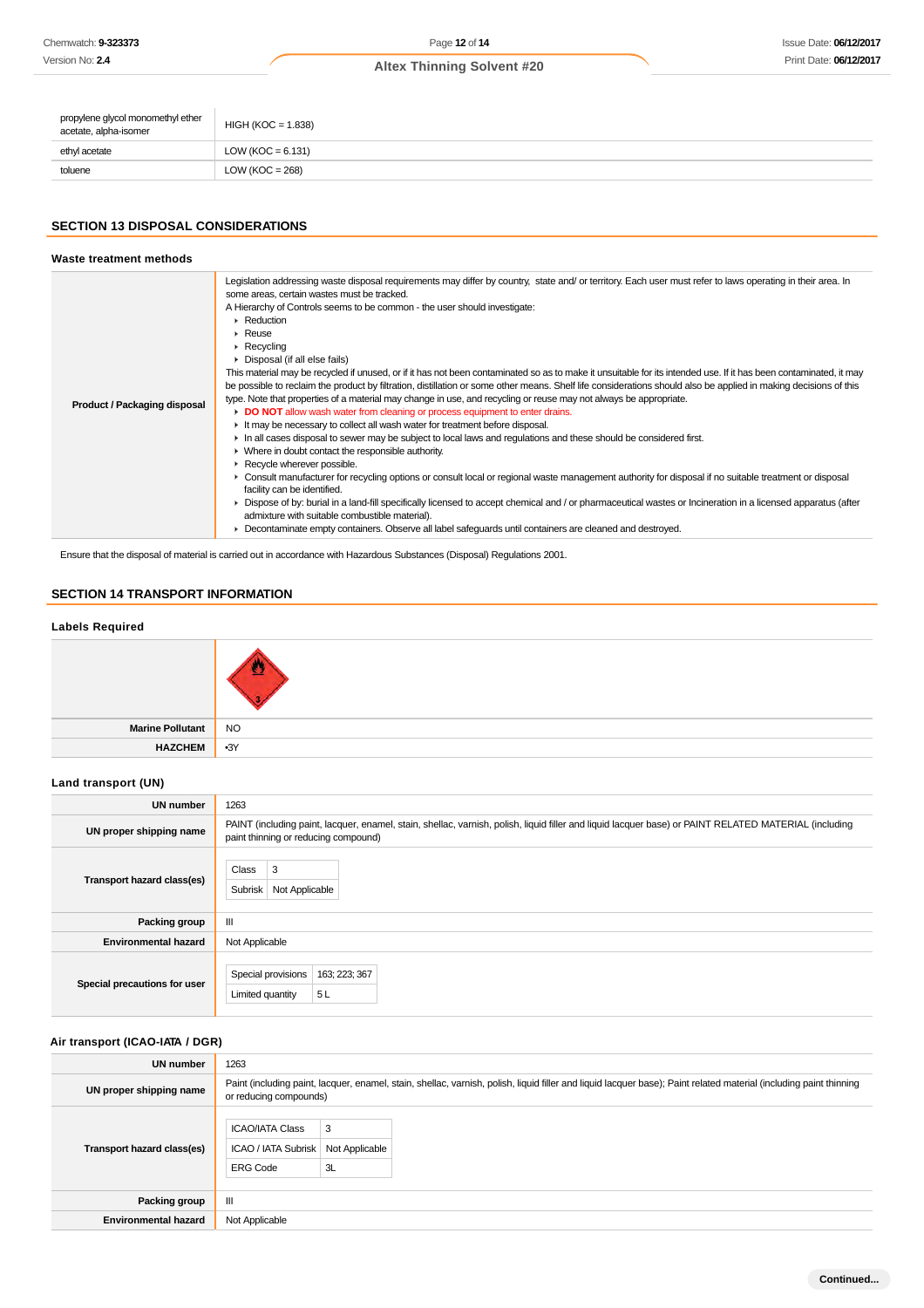|                              | Special provisions                                        | A3 A72 A192     |
|------------------------------|-----------------------------------------------------------|-----------------|
|                              | Cargo Only Packing Instructions                           | 366             |
| Special precautions for user | Cargo Only Maximum Qty / Pack                             | 220L            |
|                              | Passenger and Cargo Packing Instructions                  | 355             |
|                              | Passenger and Cargo Maximum Qty / Pack                    | 60 L            |
|                              | Passenger and Cargo Limited Quantity Packing Instructions | Y344            |
|                              | Passenger and Cargo Limited Maximum Qty / Pack            | 10 <sub>L</sub> |

### **Sea transport (IMDG-Code / GGVSee)**

| <b>UN number</b>             | 1263                                                                                                                                                                                          |  |  |
|------------------------------|-----------------------------------------------------------------------------------------------------------------------------------------------------------------------------------------------|--|--|
| UN proper shipping name      | PAINT (including paint, lacquer, enamel, stain, shellac, varnish, polish, liquid filler and liquid lacquer base) or PAINT RELATED MATERIAL (including<br>paint thinning or reducing compound) |  |  |
| Transport hazard class(es)   | <b>IMDG Class</b><br>3<br><b>IMDG Subrisk</b><br>Not Applicable                                                                                                                               |  |  |
| Packing group                | Ш                                                                                                                                                                                             |  |  |
| <b>Environmental hazard</b>  | Not Applicable                                                                                                                                                                                |  |  |
| Special precautions for user | $F-E$ , S-E<br><b>EMS Number</b><br>Special provisions<br>163 223 367 955<br>Limited Quantities<br>5 L                                                                                        |  |  |

### **Transport in bulk according to Annex II of MARPOL and the IBC code**

Not Applicable

### **SECTION 15 REGULATORY INFORMATION**

### **Safety, health and environmental regulations / legislation specific for the substance or mixture**

This substance is to be managed using the conditions specified in an applicable Group Standard

| <b>HSR Number</b>                                                                 | <b>Group Standard</b>                                                                                        |                                                |
|-----------------------------------------------------------------------------------|--------------------------------------------------------------------------------------------------------------|------------------------------------------------|
| HSR002662                                                                         | Surface Coatings and Colourants (Flammable) Group Standard 2006                                              |                                                |
|                                                                                   | PROPYLENE GLYCOL MONOMETHYL ETHER ACETATE, ALPHA-ISOMER(108-65-6) IS FOUND ON THE FOLLOWING REGULATORY LISTS |                                                |
|                                                                                   | New Zealand Hazardous Substances and New Organisms (HSNO) Act - Classification of                            | New Zealand Inventory of Chemicals (NZIoC)     |
| Chemicals                                                                         |                                                                                                              |                                                |
|                                                                                   | ETHYL ACETATE(141-78-6) IS FOUND ON THE FOLLOWING REGULATORY LISTS                                           |                                                |
| New Zealand Hazardous Substances and New Organisms (HSNO) Act - Classification of |                                                                                                              | New Zealand Workplace Exposure Standards (WES) |
| Chemicals                                                                         |                                                                                                              |                                                |
| New Zealand Inventory of Chemicals (NZIoC)                                        |                                                                                                              |                                                |
|                                                                                   | TOLUENE(108-88-3) IS FOUND ON THE FOLLOWING REGULATORY LISTS                                                 |                                                |
|                                                                                   | International Agency for Research on Cancer (IARC) - Agents Classified by the IARC                           | New Zealand Inventory of Chemicals (NZIoC)     |
| Monographs                                                                        |                                                                                                              | New Zealand Workplace Exposure Standards (WES) |
| Chemicals                                                                         | New Zealand Hazardous Substances and New Organisms (HSNO) Act - Classification of                            |                                                |
| Lessies Test Cartificate                                                          |                                                                                                              |                                                |

#### **Location Test Certificate**

Subject to Regulation 55 of the Hazardous Substances (Classes 1 to 5 Controls) Regulations, a location test certificate is required when quantity greater than or equal to those indicated below are present.

| <b>Hazard Class</b> | Quantity beyond which controls apply for closed<br>containers | Quantity beyond which controls apply when use occurring in open<br>containers |
|---------------------|---------------------------------------------------------------|-------------------------------------------------------------------------------|
| 3.1B                | 100 L in containers greater than 5 L                          | 50 L                                                                          |
|                     | 250 L in containers up to and including 5 L                   | 50L                                                                           |

### **Approved Handler**

Subject to Regulation 56 of the Hazardous Substances (Classes 1 to 5 Controls) Regulations and Regulation 9 of the Hazardous Substances (Classes 6, 8, and 9 Controls) Regulations, the substance must be under the personal control of an Approved Handler when present in a quantity greater than or equal to those indicated below.

| <b>Class of substance</b> | Quantities                                                                                        |
|---------------------------|---------------------------------------------------------------------------------------------------|
| 3.1B                      | 250 L (when in containers greater than 5 L)<br>500 L (when in containers up to and including 5 L) |

Refer Group Standards for further information